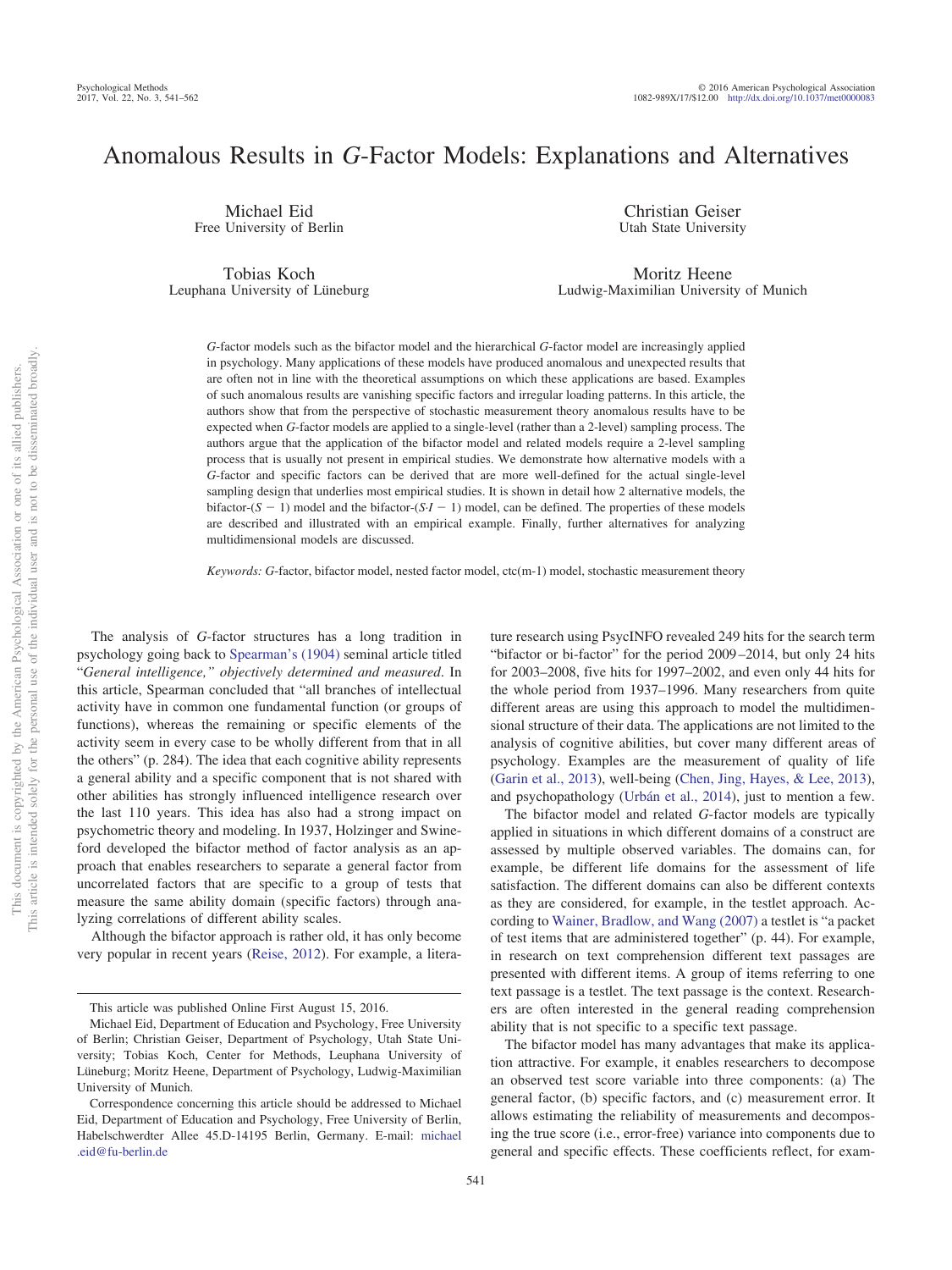ple, the degree to which an intellectual performance is due to a general trait or to a more specific ability. It also allows testing specific hypotheses about the structure of the correlations of different observed variables. Besides these more conceptual advantages, the bifactor model also has some technical advantages, in particular, when the observed variables are categorical. Full information maximum likelihood estimation methods for item factor analysis are usually restricted to a small number of factors because the dimensionality of the integrals increase with the number of factors and becomes intractable with a higher number of factors. However, the specific structure of the bifactor model in which an observed variable is decomposed only into two factors makes it possible to use efficient maximum likelihood estimation methods for parameter estimates independently of the number of specific factors considered. This is due to the fact that these estimation procedures only require a chain of two-dimensional integrals and not integrals of higher dimensionality (see [Cai,Yang, & Hansen,](#page-16-1) [2011,](#page-16-1) for a deeper discussion).

Despite these advantages and the high popularity of bifactor models, however, "many conceptual as well as technical issues in the application of bifactor models remain poorly understood in the psychometric and assessment communities" [\(Reise, 2012,](#page-18-1) p. 669). Indeed, many applications of the bifactor model and related *G*-factor models in recent years revealed anomalous results anomalous results that were even found in the very first applications of the bifactor method presented by [Holzinger and Swineford](#page-17-1) [\(1937\).](#page-17-1) These anomalous results, which we describe in detail in the next section, have led us to question the appropriateness of the bifactor model and related *G*-factor models for many types of applications in psychological research.

In this article, we take a closer look at these anomalous results and application problems and discuss potential reasons why these problems might occur. We focus on models of confirmatory factor analysis because these models are now the most often applied models for analyzing *G*-factor structures; we review alternative approaches (e.g., principal component analysis, aggregation approach) in the Discussion section. We show that from the perspective of stochastic measurement theory (SMT; [Eid, 1996;](#page-16-2) [Steyer,](#page-18-4) [1989\)](#page-18-4) the proper application of bifactor and related models requires a two-level sampling design—a design that is not present in most substantive applications of these models. By using an example from latent state-trait theory, we clarify under which conditions the application of a traditional bifactor model and related *G*-factor models is justified. We conclude that the typical applications of *G*-factor models require different models. We explain how SMT can be used to define alternative *G*-factor models. We present these alternative models in detail and illustrate them with an empirical example. Finally, we discuss further alternatives to *G*-factor models.

In our presentation, we focus on the conceptual problems and do not consider all statistical methods for analyzing bifactor structures that have been developed in recent years. The conceptual problems we discuss are related to the general structure of the model in combination with the area of application, and they are not related to a specific statistical method (such as estimation or rotation methods). For an overview of these more practical issues see, for example, [Brunner, Nagy, and Wilhelm \(2012\),](#page-16-3) [Cai, Yang, and](#page-16-1) [Hansen \(2011\),](#page-16-1) [Reise \(2012\),](#page-18-1) [Reise, Moore, and Haviland \(2010\)](#page-18-5) as well as [Reise, Moore, and Maydeu-Olivares \(2011\).](#page-18-6)

### **Overview**

The article is organized as follows. First, we explain the basic structure of the bifactor and hierarchical *G*-factor models as the two most prominent approaches for the analysis of a *G* factor and specific factors. Then, we discuss some anomalous, but common results found in applications of these models. In the next step, we discuss some additional conceptual issues and give an introduction to the basic idea of SMT. We show that from the perspective of SMT, the factors in the bifactor model are only well-defined in the case of a two-step sampling procedure (two-level structure). This two-level structure requires the interchangeability of the different domains of a construct that are supposed to measure a common *G* factor. We explain that in the majority of applications the measurement design or types of domains do not meet this requirement. We demonstrate how alternative models with a *G* factor and domain-specific factors can be derived that are more well-defined for the actual single-level sampling design that underlies most empirical studies that currently use the bifactor or related approaches. These alternative models differ from the traditional bifactor and hierarchical *G*-factor model in some important ways. We explain what a *G* factor and specific factors mean in these alternative models and describe how these insights can guide future research. We present an application of the alternative models to the study of emotion intensity. Finally, we discuss further alternatives for measuring *G* and specific factors.

#### *G***-factor Models of Confirmatory Factor Analysis**

There are two general *G*-factor models of confirmatory factor analysis (CFA) that are widely applied [\(Brunner, Nagy, & Wil](#page-16-3)[helm, 2012\)](#page-16-3): The bifactor model [\(Holzinger & Swineford, 1937\)](#page-17-1), which is sometimes also referred to as *nested factor model*, and the higher-order *G*-factor model, which is also called hierarchical *G*-factor model [\(Gustafsson & Balke, 1993\)](#page-17-2). A bifactor model for three domains and three indicators per domain is depicted in [Figure 1.](#page-2-0) In the bifactor model, there is a general factor (*G*) that is assumed to influence all observed variables. In addition, there is one specific factor  $(S_k; k = 1, \ldots, K; K$ : number of facets) for each domain. These specific factors were called group factors by [Hol](#page-17-1)[zinger and Swineford \(1937\).](#page-17-1) Indicators that pertain to the same domain load onto the same specific factor (in addition to their loadings on *G*). Finally, there is a residual variable  $\varepsilon_{ik}$  for each observed variable  $Y_{ik}$  ( $i = 1, \ldots, I_k; I_k$ : number of indicators *i* belonging to domain *k*). The specific factors are assumed to be uncorrelated with all other specific factors as well as with *G*. The residual variables are assumed to be uncorrelated with (a) each other, (b) *G*, and (c) all latent  $S_k$ . This model represents [Spear](#page-18-0)[man's \(1904\)](#page-18-0) basic idea of a general factor and uncorrelated specific factors.

The hierarchical *G*-factor model is depicted in [Figure 2.](#page-2-1) In this model, there is one first-order factor for each domain  $(F_k)$ . In addition, there is a general second-order factor (*G*) having an influence on all first-order factors. The latent residuals  $S_k$  indicate the specific part of a domain factor  $F_k$  that is not determined by the general factor *G*. The residual variable  $\varepsilon_{ik}$  of an observed variable  $Y_{ik}$  indicates the unique part of an observed variable that is not shared with the other observed variables. All residual variables  $S_k$ and  $\varepsilon_{ik}$  are uncorrelated with each other as well as with *G*. When there are only three domains this model is equivalent to a first-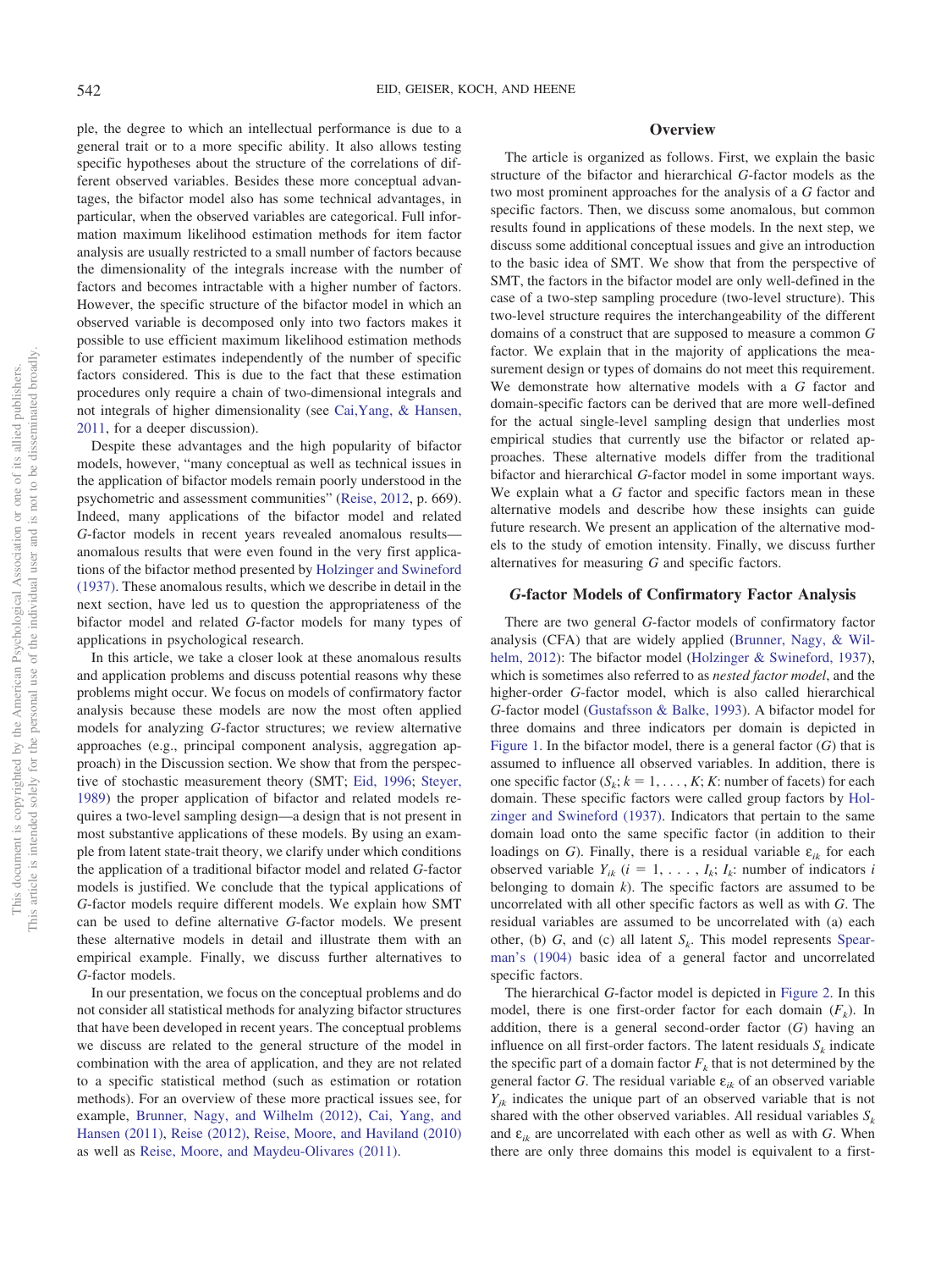

<span id="page-2-0"></span>*Figure 1.* Traditional bifactor model with one general factor (*G*), three specific factors  $(S_k)$  and three observed variables  $Y_{ik}$  per domain.  $\varepsilon_{ik}$ : error variables,  $\lambda_{Gik}$ : *G*-factor loadings,  $\lambda_{Sik}$ : specific factor loadings  $k = 1, ..., K$ ; *K*: number of domains;  $i = 1, \ldots, I_k$ ;  $I_k$ : number of indicators *i* belonging to domain *k*. For simplicity, not all parameters and variables are labeled.

order correlated-factors model without a *G*-factor (see [Figure 3\)](#page-2-2). In the case of more than three domains the hierarchical *G*-factor model is more restrictive. The hierarchical *G*-factor model is formally equivalent to the testlet model [\(Rijmen, 2010\)](#page-18-7), a model that has been developed for analyzing testlets [\(Wainer et al., 2007\)](#page-18-3).

Conceptually, the variables  $S_k$  represent the specific part of a domain that is not due to the general factor in both types of models (see [Figure 1](#page-2-0) and [2\)](#page-2-1). The two models are not generally equivalent. However, if one puts some specific restrictions on the bifactor model the two models can be defined in such a way that they are equivalent and that the  $G$  and  $S_k$  variables are exactly the same in both models [\(Mulaik & Quartetti, 1997;](#page-17-3) [Rijmen, 2010;](#page-18-7) [Yung,](#page-19-0)



<span id="page-2-1"></span>*Figure 2.* Hierarchical *G*-factor model with one general factor (*G*), three first order domain-specific factors  $(F_k)$  and three observed variables  $Y_{ik}$  per domain.  $\varepsilon_{ik}$ : error variables,  $S_k$ : latent domain-specific residuals,  $\gamma_k$ : *G*-factor loadings,  $\lambda_{ik}$ : specific domain factor loadings  $k = 1, \ldots, K$ ; *K*: number of domains;  $i = 1, \ldots, I_k; I_k$ : number of indicators *i* belonging to domain *k*. For simplicity, not all parameters and variables are labeled.



<span id="page-2-2"></span>*Figure 3.* Multidimensional CFA model with three correlated first-order domain-specific factors  $(F_k)$  and three indicator variable  $Y_{ik}$  per domain.  $\varepsilon_{ik}$ : error variables;  $\lambda_{ik}$ : specific domain factor loadings  $k = 1, \ldots, K; K$ : number of domains;  $i = 1, \ldots, I_k$ ;  $I_k$ : number of indicators *i* belonging to domain *k*. For simplicity, not all parameters and variables are labeled.

[Thissen, & McLeod, 1999\)](#page-19-0). Besides these two types of models, there are other models such as the two-tier model [\(Cai, 2010\)](#page-16-4), in which there are different general factors for different domains (groups) of measures. In the present article, we focus on the bifactor model, because it is generally less restrictive than the hierarchical *G*-factor model and currently the most widely applied model.

#### **Anomalous Results**

Applications of bifactor models frequently result in anomalous results or even in improper solutions. We consider results as anomalous when they are not in line with the general structure of the bifactor or the hierarchical *G*-factor model. Many applications report that at least one specific factor  $S_k$  had a negative variance estimate, a positive but nonsignificant variance estimate, and/or a full set of nonsignificant factor loading estimates (e.g., [Brown,](#page-16-5) [Finney, & France, 2011;](#page-16-5) [Chen, West, & Sousa, 2006\)](#page-16-6). In addition, in some cases specific factors are found to be correlated. These results are in contrast to the basic idea of the models (and related psychological theories) that each domain of a construct and each valid indicator of a domain can be decomposed into a general factor having an influence on all domains and a specific factor being unique to a domain and uncorrelated with other domains. We explain in detail later why we consider such empirical results to be problematic.

In order to illustrate the frequency of problems encountered in bifactor models, we conducted a more in-depth literature search of recently published bifactor applications. A PSYCInfo search of studies using the bifactor approach published between 2013 and 2014 revealed 143 articles for the search terms "bi-factor" or "bifactor" (in all fields). Out of these articles, 82 articles presented applications of a bifactor model of confirmatory factor analysis (CFA). About 61% ( $n = 50$  articles) of the articles included in our search showed anomalous results (see Tables 1–3 for a list of articles that showed anomalous results). This is a lower bound as not all articles with applications provided sufficient information (e.g., tests of significance of factor loadings or variances) required for evaluating the applications in detail.

We found that about  $16\%$  ( $n = 13$ ) of the studies reported at least one specific factor variance estimate as not significantly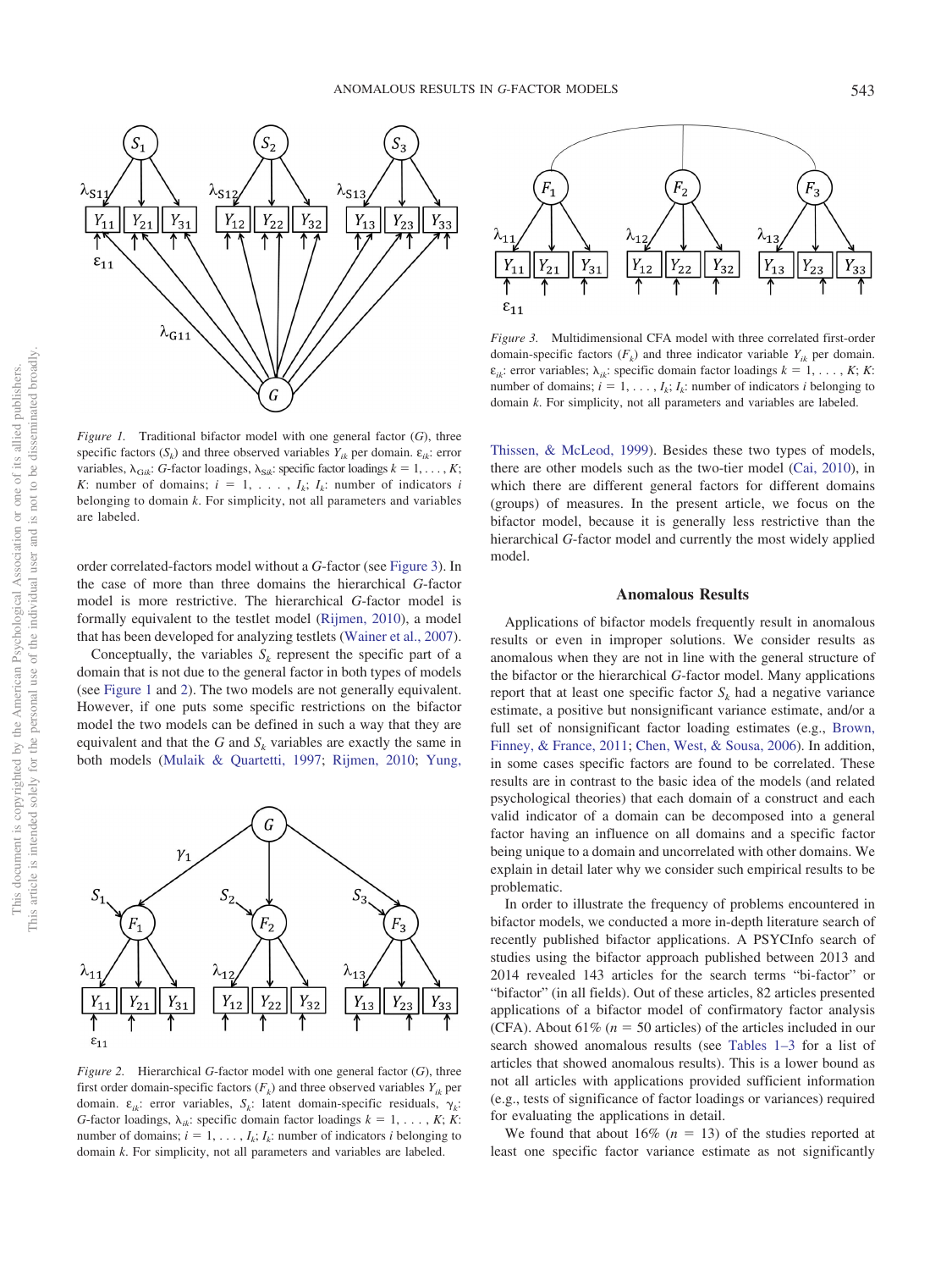### 544 EID, GEISER, KOCH, AND HEENE

| Studies Published in 2013/2014 in Which One or More Facet-Specific Factors Did Not Have a |  |  |  |  |
|-------------------------------------------------------------------------------------------|--|--|--|--|
| Significant Variance Estimate                                                             |  |  |  |  |

| Construct                             | <b>Authors</b>                                               |
|---------------------------------------|--------------------------------------------------------------|
| Arithmetic, learning, and reading     | Norwalk, diPerna, and Lei (2014)                             |
| Client-centered care                  | Muntinga, Mokkink, Knol, Nijpels, and Jansen (2014)          |
| Cognition                             | Gavett, Crane, and Dams-O'Connor (2013)                      |
| Depression                            | Blanco et al. (2014)                                         |
| Intelligence                          | Beaujean, Parkin, and Parker (2014); Booth et al. (2013)     |
| Internet addiction                    | Watters, Keefer, Kloosterman, Summerfeldt, and Parker (2013) |
| Maladaptive cognitive intrusions      | Meyer and Brown (2013)                                       |
| Motivation for educational attainment | Cham, Hughes, West, and Im (2014)                            |
| Psychopathological symptoms           | Tackett et al. (2013); Urbán et al. (2014)                   |
| Psychotic experiences                 | Betts, Williams, Najman, Scott, and Alati (2014)             |
| Verbal fluency and creativity         | Silvia, Beaty, and Nusbaum (2013)                            |

different from zero. In about  $48\%$  ( $n = 39$ ) of the applications irregular loading patterns occurred in which loadings on specific factors and/or the general factor did not differ significantly from 0. In about 5%  $(n = 4)$  of applications, some or all specific factors were correlated.

# **Vanishing Specific Factors**

<span id="page-3-0"></span>Table 1

One unexpected result when applying bifactor models is when one or more specific factors vanish empirically. This is the case

when a specific factor has a variance estimate that is not significantly different from zero or that is even negative. Studies published in 2013 and 2014 with this unexpected result are presented in [Table 1.](#page-3-0) [Beaujean, Parkin, and Parker \(2014\),](#page-15-0) for example, proposed a model with one *G*-factor and five specific factors (verbal comprehension, visual spatial, fluid reasoning, working memory, processing speed) for the Wechsler Intelligence Scale for Children. They found that the specific factors for fluid reasoning and working memory were not necessary for explaining the cova-

#### <span id="page-3-1"></span>Table 2

*Studies Published in 2013/2014 in Which Some Indicators Did Not Load Significantly on Facet-Specific Factors*

| Construct                                              | Authors                                                                                                     |  |  |
|--------------------------------------------------------|-------------------------------------------------------------------------------------------------------------|--|--|
| Anxiety                                                | Balsamo et al. (2013); Gomez (2013)                                                                         |  |  |
| Anxiety and depression                                 | Burns, Höfer, Curry, Sexton, and Doyle (2014); Luciano, Barrada, Aguado, Osma, and<br>García-Campayo (2014) |  |  |
| Attention-deficit/hyperactivity disorder               | Burns, de Moura, Beauchaine, and McBurnett (2014); Gomez, Kyriakides, and Devlin<br>(2014)                  |  |  |
| Behavioral risk                                        | diStefano, Greer, and Kamphaus (2013)                                                                       |  |  |
| <b>Burnout</b>                                         | Mészáros, Adám, Szabó, Szigeti, and Urbán (2014)                                                            |  |  |
| Callous-unemotional traits                             | Byrd, Kahn, and Pardini (2013)                                                                              |  |  |
| Career motivation                                      | Deemer, Smith, Thoman, and Chase (2014)                                                                     |  |  |
| Caregiver interaction behavior                         | Colwell, Gordon, Fujimoto, Kaestner, and Korenman (2013)                                                    |  |  |
| Dark triad (narcissism, psychopathy, Machiavellianism) | Jonason, Kaufman, Webster, and Geher (2013)                                                                 |  |  |
| Depression                                             | Brouwer, Meijer, and Zevalkink (2013); Young, Hutman, Enggasser, and Meesters (2014)                        |  |  |
| Disgust                                                | Olatunji, Ebesutani, Haidt, and Sawchuk (2014)                                                              |  |  |
| <b>Emotional disorders</b>                             | deSousa, Zibetti, Trentini, Koller, Manfro, and Salum (2014)                                                |  |  |
| <b>Emotional distress</b>                              | Hyland, Shevlin, Adamson, and Boduszek (2013)                                                               |  |  |
| Ethnic identity                                        | Yap et al. (2014)                                                                                           |  |  |
| Fatigue                                                | Varni, Beaujean, and Limbers (2013)                                                                         |  |  |
| Foreign language listening                             | Cai (2013)                                                                                                  |  |  |
| Inclusive practices of teachers                        | Park, Dimitrov, Das, and Gichuru (2014)                                                                     |  |  |
| Interpersonal sexual objectivation                     | Davidson, Gervais, Canivez, and Cole (2013)                                                                 |  |  |
| Irritability                                           | Burke et al. (2014)                                                                                         |  |  |
| Loneliness                                             | Grygiel, Humenny, Rebisz, Switaj, and Sikorska (2013)                                                       |  |  |
| Medically unexplained syndromes                        | Witthöft, Hiller, Loch, and Jasper (2013)                                                                   |  |  |
| Motivation for educational attainment                  | Cham, Hughes, West, and Im (2014)                                                                           |  |  |
| Psychological well-being                               | Chen, Jing, Hayes, and Lee (2013)                                                                           |  |  |
| Psychopathological symptoms                            | Urbán et al. (2014)                                                                                         |  |  |
| Quality of life                                        | Garin et al. (2013); Zheng, Chang, and Chang (2013)                                                         |  |  |
| Reasoning                                              | Primi, Rocha da Silva, Rodrigues, Muniz, and Almeida (2013)                                                 |  |  |
| Strength and difficulties                              | Kóbor, Takács, and Urbán (2013)                                                                             |  |  |
| Sun protection behavior                                | Tripp et al. $(2013)$                                                                                       |  |  |
| Susceptibility to emotional contagion                  | Lo Coco, Ingoglia, and Lundqvist (2014)                                                                     |  |  |
| Teacher-child interactions                             | Hamra, Hatfield, Pianta, and Jamil (2014)                                                                   |  |  |
| Youth antisocial behavior                              | Tackett, Daoud, de Bolle, and Burt (2013)                                                                   |  |  |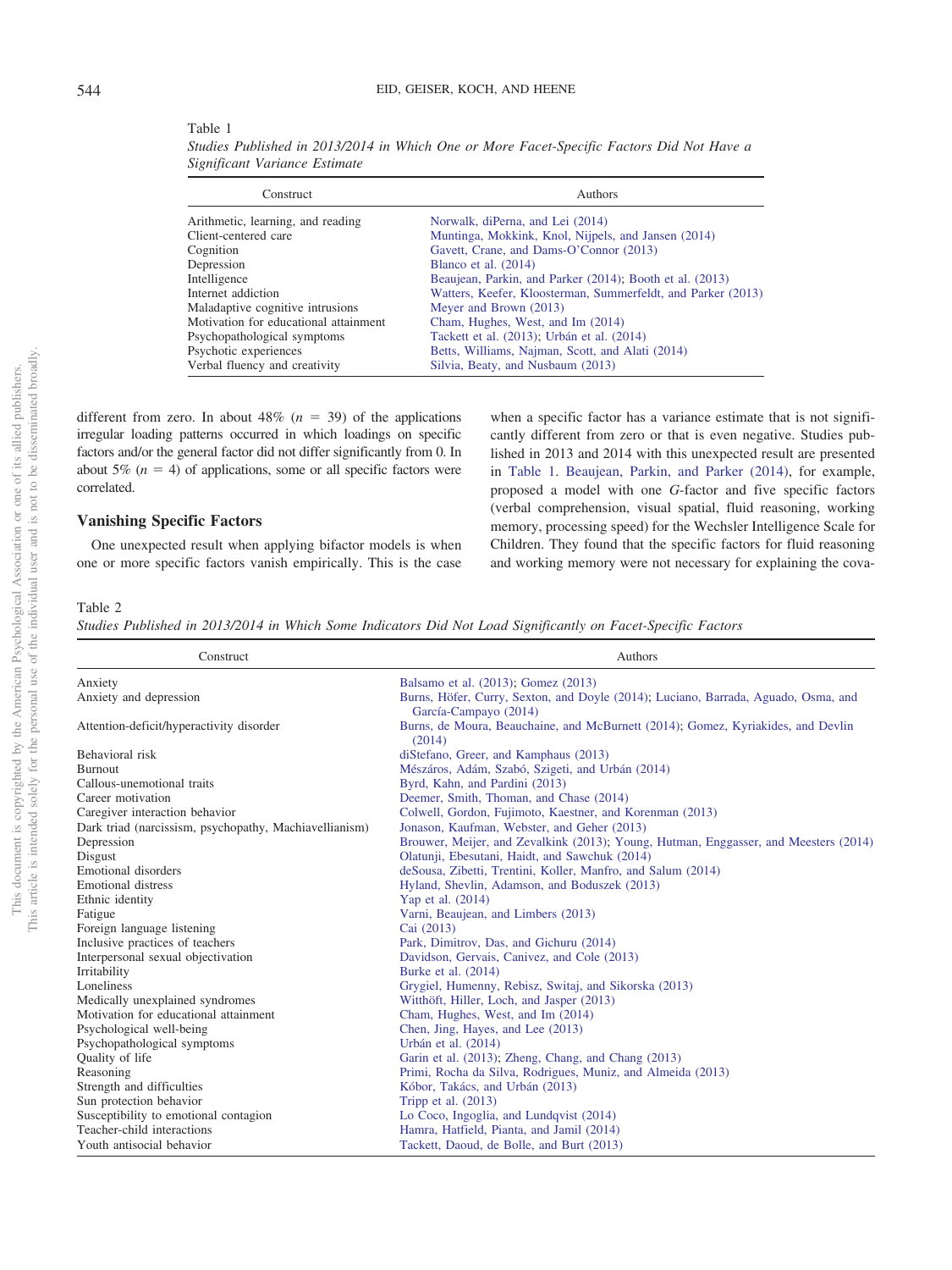<span id="page-4-0"></span>Table 3 *Studies Published in 2013/2014 in Which Some Indicators Did Not Load Significantly on the G-Factor*

| Construct                                                                                      | Authors                                                                                                                          |  |  |
|------------------------------------------------------------------------------------------------|----------------------------------------------------------------------------------------------------------------------------------|--|--|
| Irritability<br>Callous-unemotional traits<br>Strength and difficulties<br>Tinnitus acceptance | Burke et al. (2014)<br>Byrd et al. (2013)<br>Kóbor et al. (2013)<br>Weise, Kleinstäuber, Hesser, Westin, and<br>Andersson (2013) |  |  |

riances of the observed variables. A similar result was found in the very first application of the bifactor model by [Holzinger and](#page-17-1) [Swineford \(1937\)](#page-17-1) who postulated a bifactor model with four specific factors for mental abilities. Holzinger and Swineford found only three specific factors to be substantial. In addition, two of the observed variables had loadings only on the *G*-factor, but not on the hypothesized specific factor. One might argue that this is not a problem as the general factor could be interpreted in terms of this domain representing a particularly good indicator of *G*. However, only in very few studies the presence of fewer than *K* specific factors was expected by theory and modeled accordingly (for exceptions see, e.g., [Tackett et al., 2013;](#page-18-10) [Watters, Keefer,](#page-18-9) [Kloosterman, Summerfeldt, & Parker, 2013\)](#page-18-9). In almost all studies this result was unexpected and at odds with the basic idea that each domain of a multidimensional construct represents a combination of a common *G*-factor and a specific factor.

### **Irregular Loading Patterns**

A frequently observed result in our review was that loadings of different indicators on a given specific factor often differ strongly, with some indicators having very small loadings, non-significant loadings, or even negative loadings. Examples are listed in [Table](#page-3-1) [2.](#page-3-1) In most cases, this result is at odds with a researcher's expectation that all variables should load positively and significantly on all factors. This result is often unexpected because the loading pattern for the same data may be regular when a simpler model with correlated domain-specific first-order factors (and no *G* factor) is considered. In many studies that report both a model with correlated first-order factors and a bifactor model the loading pattern on at least one of the specific factors changes strongly. For example, [Davidson, Gervais, Canivez, and Cole \(2013\)](#page-16-20) analyzed the Interpersonal Sexual Objectification Scale with a CFA model with three correlated first-order factors and a bifactor model. In the first-order factor model the standardized factor loadings on the body evaluation factor ranged between .71 and .85, indicating a relatively high homogeneity of the indicators of this construct. In the bifactor model, however, the standardized factor loadings on the specific body evaluation factor ranged between .07 and .72, indicating a high degree of heterogeneity. This result is theoretically unexpected because one would expect similar loading patterns in both the correlated first-order factor model and the bifactor model. Another frequently seen result is that not all indicators load on the *G*-factor, which is usually unexpected as well. Examples are given in [Table 3.](#page-4-0)

# **Correlated Specific Factors**

Another anomalous result is that specific factors are not independent from each other as is postulated in the bifactor model and a priori hypothesized by many researchers applying the bi-factor model. Examples can be found in [Table 4.](#page-4-1) If specific factors are correlated there are additional sources of common variance in addition to the *G*-factor (e.g., minor factors). This is in contrast to most *G*-factor theories.

In summary, our literature review showed that anomalous results are quite common in applications of the bifactor approach. We think that the frequency with which these issues occur warrants a critical evaluation of the bifactor model (and related models) for analyzing *G*-factor structures in the research areas in which they are typically applied. This does not mean that the bifactor model and related models are generally inappropriate. However, as we show later in this paper, the application of such models requires different measurement designs than the ones that are traditionally used. Besides the anomalous empirical results there are conceptual problems that have not been sufficiently addressed in the literature so far. These issues are described in the next section.

### **Conceptual Problems**

# **Psychometric Meaning of** *G* **and Specific Factors**

One important question is what the *G*-factor and the specific factors mean from a psychometric perspective. A traditional assumption is that the *G*-factor is a "common factor" that has an influence on all domains of a multidimensional construct. The specific factors are considered "residualized factors" [\(Reise, 2012,](#page-18-1) p. 691). This would imply that the means of the specific factors have to be zero in bifactor models, because residuals in regression theory have means of zero by definition (e.g., [Steyer, 1988\)](#page-18-18). However, [Chen, West, and Sousa \(2006\)](#page-16-6) mention as an advantage of the bifactor model that the means of the *G*-factor as well as the specific factors can be compared between groups (of individuals) if measurement invariance between groups can be established. But what is the meaning of specific factors and the *G*-factor if all factors can have means differing from zero? If their means are estimated, should these factors still be interpreted in the same way? Under which conditions is it reasonable to allow the means of specific factors to differ from zero? Or is this not reasonable at all?

# **(Non-)Invariance of the** *G* **Factor Across Different Sets of Domains**

If the *G*-factor represents a meaningful construct, its influence on the different domains as well as the loadings on the specific

#### <span id="page-4-1"></span>Table 4

*Studies Published in 2013/2014 With Correlated Facet-Specific Factors*

| Construct                  | Authors                         |  |  |
|----------------------------|---------------------------------|--|--|
| Intelligence               | Watkins and Beaujean (2014)     |  |  |
| Irritability               | Burke et al. (2014)             |  |  |
| Male role norms            | Levant, Hall, and Rankin (2013) |  |  |
| Strengths and difficulties | Kóbor et al. (2013)             |  |  |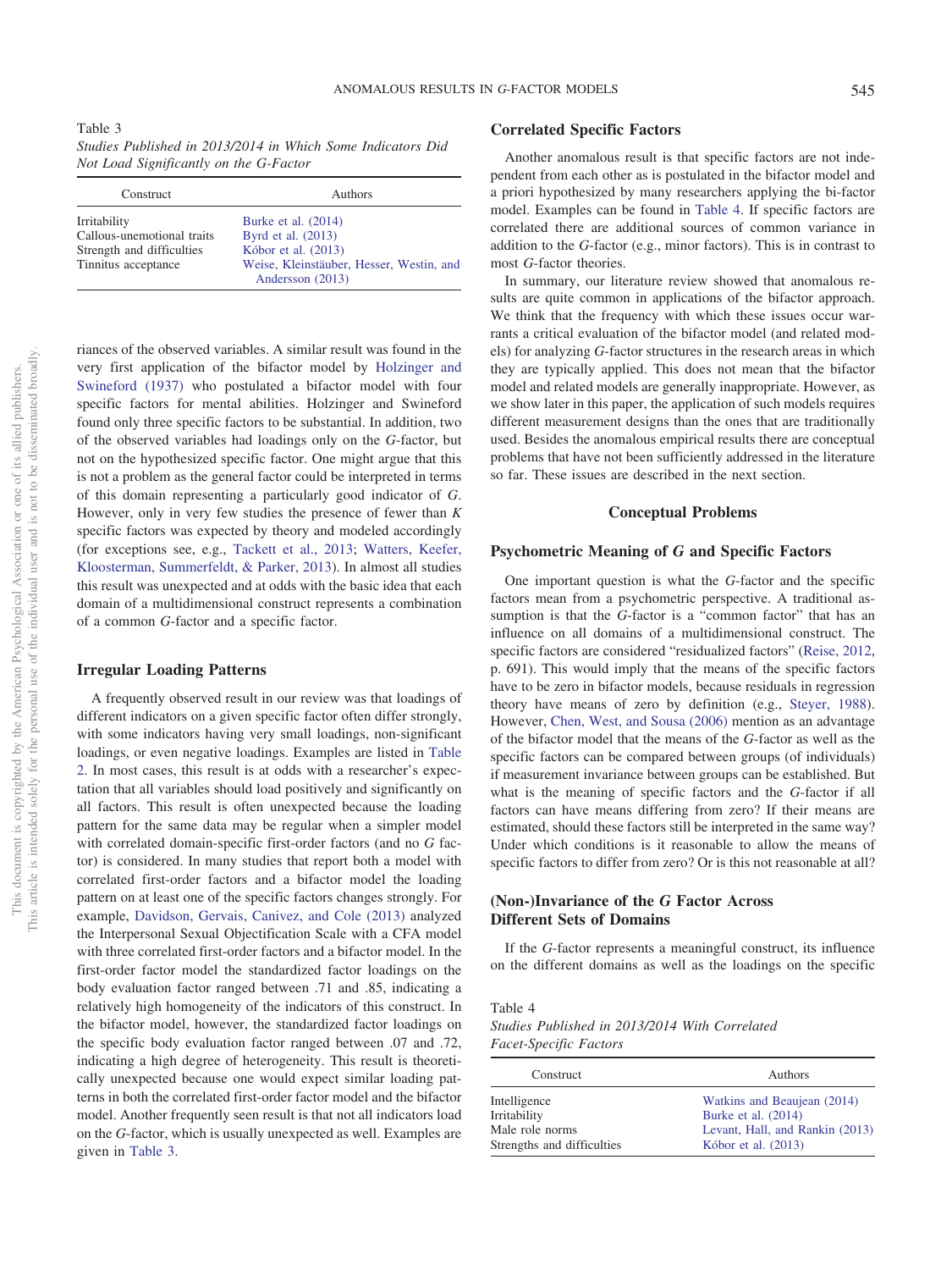factors should not change when a researcher adds or removes individual domains [\(Reise, 2012\)](#page-18-1). That means, for example, that the *G*-factor of intelligence should stay the same (i.e., "general") when one takes out four of 10 domains of intelligence. From a conceptual perspective this assumption is very reasonable. If there is a general ability why should its influence on a specific domain change when other domains are taken out? [Reise \(2012\),](#page-18-1) however, found that the *G* factor loadings can change when domains are removed. This causes some conceptual problems, as it means that *G* factors as measured in the bifactor and related models are not generally invariant across different sets of domains used to measure them. This can cause problems, for example, in literature reviews or meta-analyses that summarize data from different studies or in so-called conceptual replications in which different domains were used to measure a given *G* factor, because the *G* factors may not be comparable across studies. How can a *G*-factor model be defined in such a way that the influence of the *G*-factor on specific domains does not depend on the presence or absence of other domains in the model?

### **Correlations Between** *G* **and Specific Factors**

[Brunner et al. \(2012\)](#page-16-3) mentioned as a limitation of the bifactor approach that general and specific factors are assumed to be mutually uncorrelated. Allowing correlations between the *G*-factor and specific factors would change the meaning of the *G*-factor and the specific factors and can cause identification problems. Under which conditions would it make sense to estimate a correlation between the *G*-factor and specific domains or are such correlations not reasonable at all?

### **Correlations Between Specific Factors**

Based on the empirical finding of nonzero correlations between specific factors, some authors have proposed bifactor models in which all specific factors are correlated (e.g., [Levant et al., 2013\)](#page-17-17). But what does a *G*-factor mean if all domains are correlated indicating that there is a common source of variance in addition to *G*? Under which conditions would it make sense to have (some) correlated specific factors or is this assumption not reasonable at all?

In the next section, we show how SMT can guide researchers in finding answers to these fundamental questions that we consider of high importance for applying and interpreting the results of the bifactor model and related models in psychology. Moreover, we demonstrate that SMT can help understand why anomalous results can occur.

# **Basic Ideas of Stochastic Measurement Theory**

In models of confirmatory factor analysis it is assumed that the covariances of the observed variables can be explained by latent variables. In most applications these latent variables are based on theoretical considerations without making it explicit how these variables can be formally defined using probability theory. However, factors in CFA are commonly considered to be random variables (e.g., [Bollen, 1989\)](#page-16-22). For example, some estimation methods in confirmatory factor analysis (such as maximum likelihood estimation) require that the latent variables follow a multivariate normal distribution. In probability theory, random variables assign values to the elements of a sample space (e.g., [Hays, 1994\)](#page-17-18). For example, if one tosses a coin there are two possible outcomes (head, tail). Therefore, the sample space  $\Omega$  consists of two elements:  $\Omega = \{head, tail\}$ . A random variable *Y* assigns values to the elements  $\omega$  of the sample space, for example, the value 1 to head and the value 0 to tail:  $Y(\text{head}) = 1$  and  $Y(\text{tail}) = 0$ .

In order to understand the meaning of the values of a random variable one has to know the sample space and the assignment rule. The sample space characterizes the random experiment, that means, the procedure that leads to the possible outcomes. The sample space  $\Omega = \{head, tail\}$  characterizes the random experiment "tossing a coin." If factors are supposed to be interpreted as random variables, the sample space on which they are defined has to be explicated. This is necessary in order to understand what the values of a factor mean. This argument is important for the present considerations, because—as we show later on—not all factors in CFA can be defined as random variables. That is, there can be CFA models in which the factors are not random variables and hence not well-defined in the sense of SMT. In cases in which this is not possible, it remains an open question what the factors mean and whether the model considered is a reasonable model.

Although it is relatively uncommon for researchers to think about these issues when specifying and testing factor models, the history of psychometrics has shown that taking the approach of explicitly defining latent variables as random variables can help clarify important misconceptions about psychometric theories and about measurement models. For example, [Novick \(1966\)](#page-18-21) has shown how the random experiment underlying classical test theory (CTT) can be explicated and in which way the variables of CTT can be explicitly defined. The aim of his article was to "show that classical test theory may be placed on a firm theoretical foundation, that its necessary assumptions are very weak and hence generally satisfied" (p. 1). His article was motivated by the fact that CTT suffered "from some imprecision of statement so that, from time to time, controversies arise that appear to raise embarrassing questions concerning its foundations" (p. 1).

In our view, the field is currently in a similar situation regarding the bifactor model and other related *G*-factor models. Many researchers apply these models, because they find them intuitively plausible for modeling multidimensional constructs. These models seem to fit the basic theoretical assumption of a general factor underlying different domains of a multidimensional construct in addition to specific factors that are specific to a domain. However, from the perspective of SMT, the *G*-factor in bifactor and related models is a formally well-defined random variable only if a very specific type of random experiment is considered. Similar to [Novick \(1966\),](#page-18-21) who clarified the measurement theoretical foundations and assumptions of CTT, we would like to place the bifactor model "on a firm theoretical foundation" (p. 1). We show that many conceptual problems can be resolved (and anomalous empirical results understood) by taking this approach.

SMT is a theory that shows how latent variables can be defined as random variables on a well-explicated sample space. Defining the models of CTT as stochastic measurement models, for example, made it possible to clarify what assumptions have to be made to define the variables and what the consequences of these definitions are. In particular, key properties of the true score and error variables could be derived. For example, it could be shown that the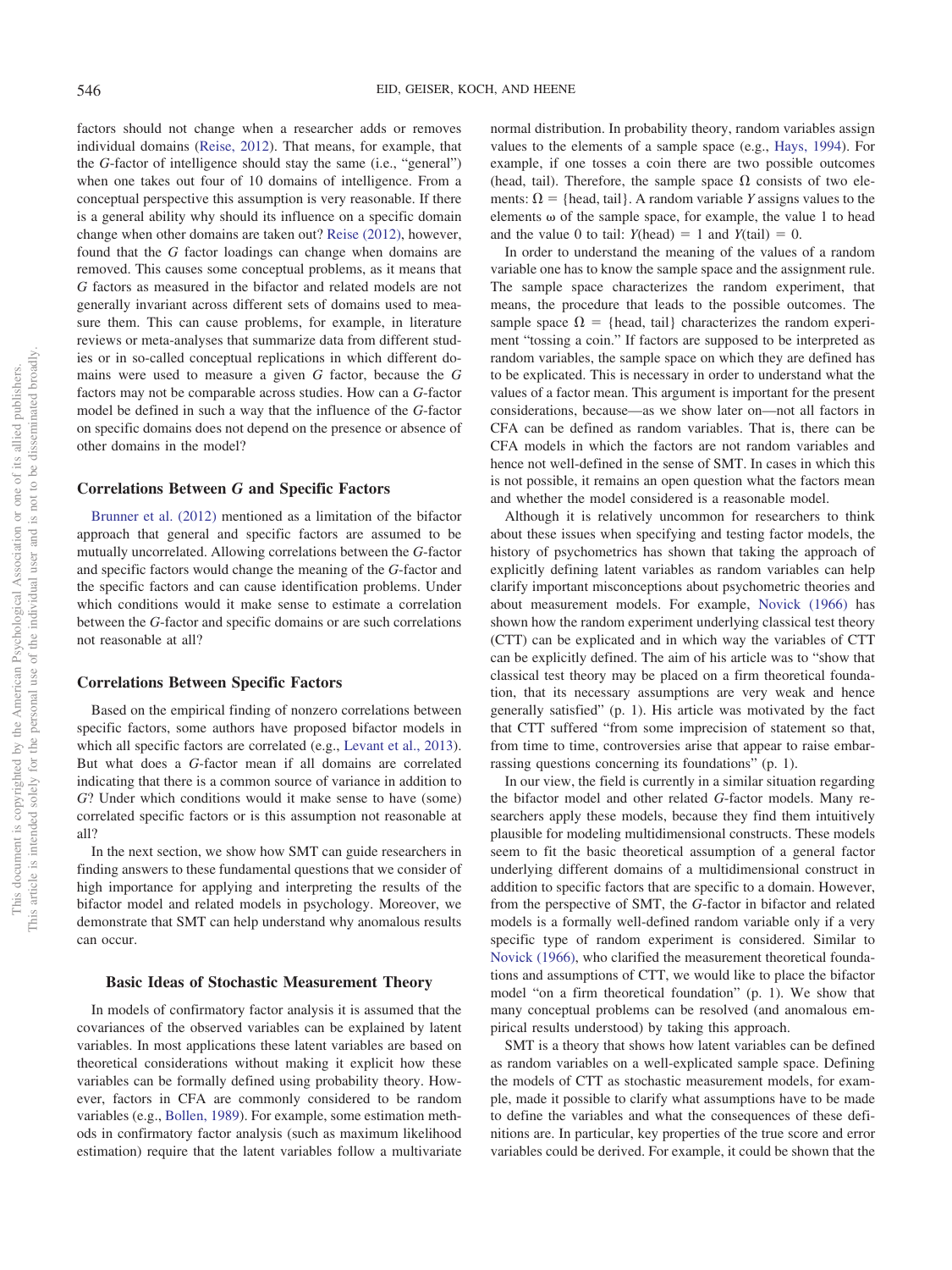uncorrelatedness of the true score and the error variables are not assumptions, but logical consequences of defining the true score as an expected value [\(Zimmerman, 1975,](#page-19-5) [1976\)](#page-19-6). Similarly, it could be shown that the expected value of an error variable in CTT is always zero by definition. Moreover, important measurement theoretical questions concerning the uniqueness and meaningfulness of latent variables could be clarified [\(Steyer, 1989\)](#page-18-4). Using the concepts of conditional expectations [\(Steyer, 1988;](#page-18-18) [Zimmerman,](#page-19-5) [1975,](#page-19-5) [1976\)](#page-19-6) it could be shown that models of CTT are formally equivalent to models of item response theory (IRT) and that they have testable consequences [\(Steyer, 1989;](#page-18-4) [Steyer & Eid, 2001\)](#page-18-22). This made it possible to integrate CTT and IRT into a common psychometric framework such as the generalized linear item response theory [\(Eid & Schmidt, 2014;](#page-17-19) [Mellenbergh, 1994\)](#page-17-20).

In the next section we show how the factors of a multidimensional factor model with domain-specific first-order factors (without a *G*-factor) can be defined as random variables on a set of possible outcomes. We then show how *G*-factor models can be defined. This has strong implications for the application and interpretation of the bifactor model and related *G*-factor models. We then show how alternative models for *G*-factor structures can be defined. This approach leads to the definition of bifactor models that are in line with many of the anomalous results found in empirical applications. From the point of view of SMT these results have to be expected for theoretical reasons. For didactical reasons, we only refer to the set of possible outcomes and not to the whole probability space (for the definition of probability spaces see, e.g., [Steyer, 1988,](#page-18-18) [1989;](#page-18-4) [Zimmerman, 1975\)](#page-19-5). We start with a single-level sampling process and continue with a two-level sampling process.

SMT has some similarities with generalizability theory (GT; [Cronbach, Gleser, Nanda, & Rajaratnam, 1972\)](#page-16-23). In generalizability theory different facets (here termed GT-facets) that have an influence on observed variables are considered. In GT, a researcher has to decide explicitly whether a level of a GT-facet is randomly sampled from a universe of units (random effects) or whether a level of a GT-facet is not randomly selected from a universe but selected by the researcher according to some criteria (fixed effects). For example, consider two researchers who are interested in the assessment of mathematical abilities. Researcher A randomly selects four items from a universe consisting of all multiplication tasks that are possible for two two-digit numbers. Researcher B formulates one addition task, one subtraction task, one multiplication task and one division task. In the case of Researcher A the items are interchangeable. Consequently, differences between items (item effects) are random. In the case of Researcher B the items are not interchangeable, but structurally different. Item effects are fixed effects. The distinction between random and fixed effects has important consequences for the definition of variance components (e.g., generalizability coefficients). In GT different designs can be considered in which GT-facets can be crossed and/or nested. Similar to GT, SMT also requires to explicitly formulate whether a unit of a domain is randomly selected or fixed. It also allows decomposing an observed variable into different components and defining variance components. However, SMT also differs from GT in some important ways. In particular, SMT deals with some limitations of GT that have been formulated by [Hunter \(1968\)](#page-17-21) and [Werts, Linn, and Jöreskog \(1974\).](#page-19-7) According to [Hunter \(1968\)](#page-17-21) the assumptions on which models of GT are based

are often not explicitly described, mathematical proofs are missing, and the sampling theory is not well explicated. According to [Werts et al. \(1974\)](#page-19-7) CFA allows to consider less restrictive measurement models than GT in the case of multiple items. SMT can be considered as an extension of GT by integrating [Hunter's](#page-17-21) [\(1968\)](#page-17-21) and [Werts et al.'s \(1974\)](#page-19-7) approaches. Because of the strong similarities between GT and SMT and because many researchers might be more familiar with GT than with SMT we will also refer to concepts of GT when we introduce the basic concepts of singleand two-level sampling processes.

## **Single-Level Sampling Process**

In the single-level sampling process, observational units *u* (e.g., individuals) are randomly selected from a set  $\Omega_{U}$  of possible observational units *u*. Then, scores of these observational units on different items or scales are registered. For example, a researcher interested in the intensity of negative emotions might ask individuals to rate with which intensity they experience emotions of fear, anger, shame, and sadness. Because measurement error cannot be avoided in the measurement of most psychological attributes, the recorded outcomes are considered to stem from a set of possible outcomes  $\Omega_{M_i}$  for a measurement (item or scale) *i* [\(Novick, 1966;](#page-18-21) Zimmerman,  $1975$ ). If there are  $p$  different items or scales, the set of possible outcomes  $(\Omega)$  of this random experiment can be defined in the following way [\(Eid & Koch, 2014;](#page-16-24) [Steyer, 1989\)](#page-18-4):

$$
\Omega = \Omega_U \times \Omega_{M_1} \times \ldots \times \Omega_{M_i} \times \ldots \times \Omega_{M_p}.
$$
 (1)

In order to define latent variables, two mappings are required [\(Steyer, 1989\)](#page-18-4). The mapping  $p_U : \Omega \to \Omega_U$  maps the possible outcomes into the set of observational units. The mapping  $Y_i$ :  $\Omega \rightarrow \mathbb{R}$  maps the possible outcomes of item or scale *i* into the set of real numbers  $(\mathbb{R})$ . These general concepts apply to both continuous and categorical observed variables. For simplicity, we explain the concepts for continuous observed variables. Given that bifactor models for dichotomous and ordinal observed variables have gained increasing interest in IRT and many applications (e.g., [Cai, 2010,](#page-16-4) [2015;](#page-16-25) [Cai et al., 2011;](#page-16-1) [Cho, Cohen, & Kim, 2014;](#page-16-26) [DeMars, 2006,](#page-16-27) [2013;](#page-16-28) [Gibbons et al., 2007;](#page-17-22) [Gibbons & Hedeker,](#page-17-23) [1992;](#page-17-23) [Han & Paek, 2014;](#page-17-24) [Jeon, Rijmen, & Rabe-Hesketh, 2013,](#page-17-25) [2014;](#page-17-26) [Liu & Thissen, 2014;](#page-17-27) [Yang et al., 2013\)](#page-19-8), we show in the [Appendix](#page-19-9) how the latent variables of *G*-factor models can be properly defined for ordinal response variables.

# **Definition of Latent Variables in Classical Test Theory**

The latent factors underlying continuous observed variables in a CFA model can be defined on the basis of true score variables as defined in CTT [\(Eid & Koch, 2014;](#page-16-24) [Steyer, 1989\)](#page-18-4). A true score variable  $\tau_i$  of an item or scale *i* is defined as the conditional expectation of *Y<sub>i</sub>* given the person variable  $p_U : \tau_i = E(Y_i | p_U)$ . A value  $E(Y_i | p_U = u)$  of the true score variable is the outcome that is expected for a specific individual *u* and a specific item or scale *i*. The measurement error variable  $\varepsilon$ <sub>*i*</sub> is defined as the difference between the observed variable  $Y_i$  and the true score variable  $\tau_i$ :  $\varepsilon_i = Y_i - E(Y_i \mid p_U).$ 

The true score variables can be used to define factors in CFA models as random variables on the same probability space. For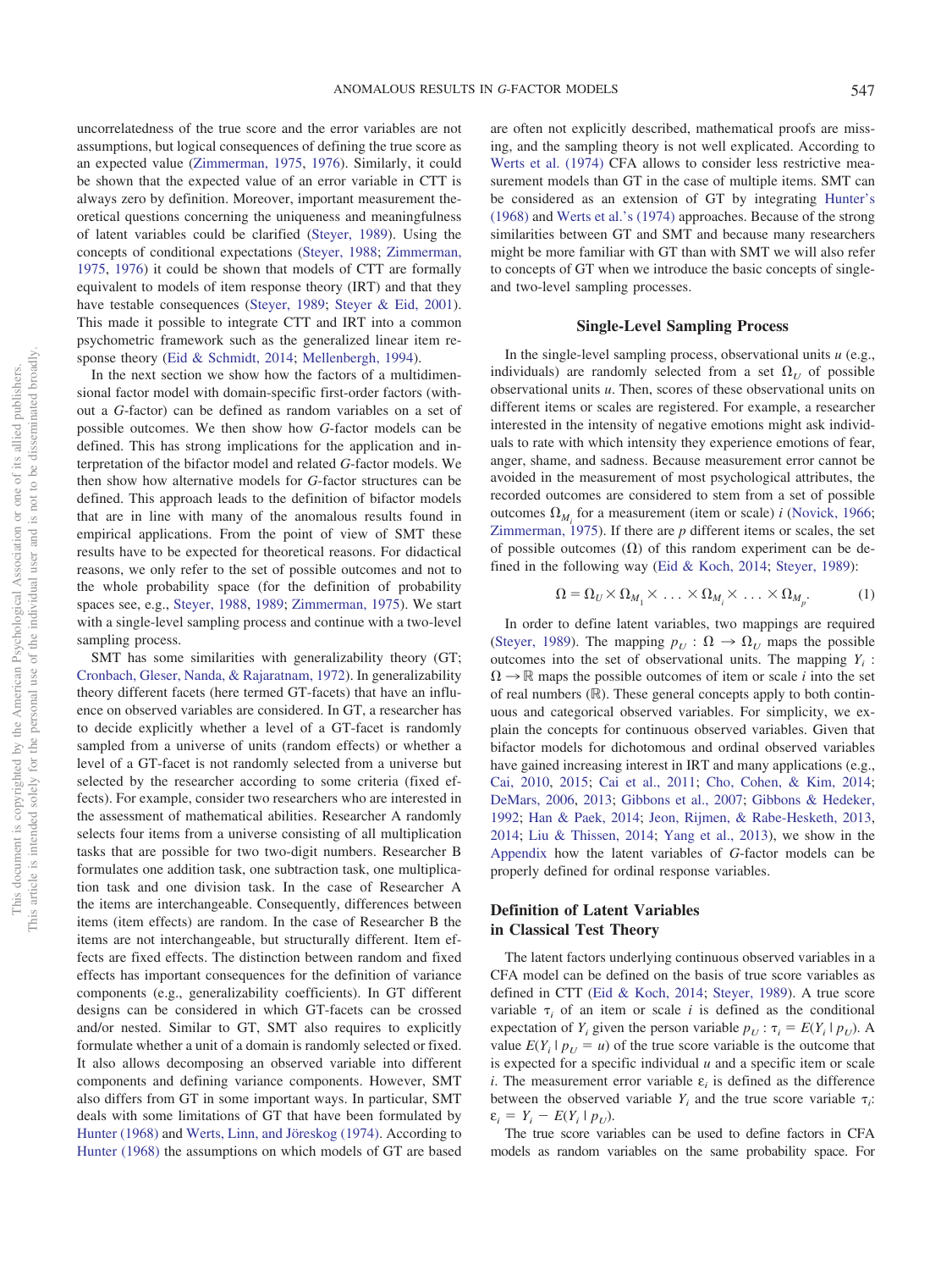example, if one assumes that all true score variables belonging to different items or scales *i* and *j* are linear functions of each other ( $\tau$ <sub>*i*</sub> =  $\alpha_{ij} + \lambda_{ij} \tau_j$ , a common factor  $\eta$  can be defined as a linear function of an arbitrary true score variable. This has the advantage that the common factor is defined as a random variable on a well-explicated sample space. For example, if one defines  $\eta = \tau_1$  the common factor  $\eta$  equals the true score variable of the first item or scale, with that true score variable itself being well-defined as  $\tau_1 = E(Y_1 | p_U)$ . This definition of the common factor  $\eta$  implies the following equation for the unidimensional (congeneric) measurement model:  $\tau_i = \alpha_i + \lambda_i \eta$ with  $\alpha_1 = 0$  and  $\lambda_1 = 1$ . This unidimensional model is related to the Person  $\times$  Item design of GT. The GT-facet *persons* is considered random, the GT-facet *items* is considered fixed.

# **Definition of Latent Variables: Multidimensional Models**

A multidimensional CFA model with multiple correlated firstorder factors (see [Figure 3\)](#page-2-2) can be defined by making the assumption that only true score variables that belong to the same domain of a multidimensional construct are linear functions of each other [\(Eid & Koch, 2014\)](#page-16-24). If the index *k* represents the specific domain, the multidimensional factor model is defined by the assumption  $\tau_{ik} = \alpha_{ijk} + \lambda_{ijk} \tau_{jk}$ , which is equivalent to the assumption  $\tau_{ik} =$  $\alpha_{ik} + \lambda_{ik} \eta_k$ . That means that there is a common factor for each domain with a congeneric measurement model within domains. For example, if one sets  $\alpha_{1k} = 0$  and  $\lambda_{1k} = 1$ , the common domain-specific factor  $\eta_k$  is the true score variable of the first indicator pertaining to this domain. In the one-factor model as well as the multidimensional factor model, it is assumed that all error variables  $\varepsilon_i$  are uncorrelated. This multidimensional model is related to the Person  $\times$  Constructs design of GT with items nested within constructs. The GT-facet *persons* is random, the GT-facets *constructs* and *items* are fixed.

Based on SMT it is easy to define common first-order factors that are related to different groups of observed variables as functions of the true score variables. This ensures that the common factors are random variables on a well-explicated random experiment. These factors are clearly defined as true score variables or functions of true score variables. In order to define a common higher-order factor (as in the hierarchical *G*-factor model; see [Figure 2\)](#page-2-1) or a *G*-factor (as in the bifactor model; see [Figure 1\)](#page-2-0) as a random variable based on the single-level random experiment explained so far, it would have to be shown that these factors can be expressed as functions of the true score variables. This, however, does not seem to be possible [\(Eid & Koch, 2014\)](#page-16-24). At least, we did not succeed in defining the latent variables of the models presented in [Figures 1](#page-2-0) and [2](#page-2-1) as random variables on a well explicated set of possible outcomes.

In order to define *G-*factors in addition to first-order domain factors a two-level sampling process is required. It will become clearer why the *G*-factor and the specific factors in [Figures 1](#page-2-0) and [2](#page-2-1) cannot be defined as random variables based on a single-level sampling process after we present the two-level sampling process.

### **Two-Level Sampling Process**

In order to define *G* factors in the way it is done in the bifactor approach, a more complex type of random experiment has to be considered. With respect to the different domains of a construct, the domains have to be randomly chosen from a set of possible domains. Whereas the domains are considered levels of a fixed GT-facet in the terminology of GT in the single-level sampling process, they are considered levels of a random GT-facet in the two-level sampling process. We will refer to a design where domains are nested within individuals first, and we will then briefly discuss a design in which individuals and domains are crossed. In the nested design domains are randomly chosen from a set of domains for an individual that has been selected from a set of individuals. That means that the randomly selected domains differ between individuals. For testlet research this would mean that different individuals have to work on different testlets (e.g., text passages). Another example for a nested design is when examiners grade different essays (e.g., in writing ability research). In clinical psychology, researchers might be interested in phobic reactions to spiders and randomly select spiders from a set of spiders whereas the spiders differ for different individuals. The nested design is also used in longitudinal data analysis such as in latent state-trait (LST) theory [\(Eid, 1996;](#page-16-2) [Steyer, Mayer, Geiser, &](#page-18-23) [Cole, 2015;](#page-18-23) [Steyer, Schmitt, & Eid, 1999;](#page-18-24) [Steyer, Ferring, &](#page-18-25) [Schmitt, 1992\)](#page-18-25). Consider, for example, a researcher who is interested in the stability of mood across time. He randomly selects a sample of individuals and measures each individual's mood with multiple indicators on two occasions of measurement. He assumes that the individuals are in different (inner) situations on different occasions of measurement. The (inner) situations differ between individuals. He wants to separate a stable component (the mood trait) from time-specific influences by specifying a bifactor model. The *G* factor would represent the stable component that could be called mood trait or habitual mood level. The two time-specific factors would represent the occasion-specific influences (with *k* indicating the occasion of measurement or situation [instead of domain] and  $K = 2$  in this example). The LST model for this application is equivalent to the bifactor model presented in [Figure](#page-2-0) [1](#page-2-0) (but with only two specific factors). According to an LST theory of mood (e.g., [Eid & Diener, 2004;](#page-16-29) [Eid, Schneider, & Schwenk](#page-17-28)[mezger, 1999\)](#page-17-28) the occasion-specific influences are due to situational influences and/or the interaction between the individual and the situation. This nested design is also used in multirater studies when a randomly selected target is assessed by randomly selected peers, where the peers differ between targets (e.g., [Nussbeck, Eid,](#page-18-26) [Geiser, Courvoisier, & Lischetzke, 2009\)](#page-18-26). Peers are considered as domains. We will illustrate the random experiment of the nested design with respect to this multiple rater example.

Based on a nested design, the *G*-factor and the specific factors can be defined as random variables on the following random experiment [\(Eid, 1996;](#page-16-2) [Steyer et al., 1992,](#page-18-25) [1999;](#page-18-24) for simplicity, we restrict ourselves to two domains and two items/scales per domain):

$$
\Omega = \Omega_U \times \Omega_{D_1} \times \Omega_{M_{11}} \times \Omega_{M_{21}} \times \Omega_{D_2} \times \Omega_{M_{12}} \times \Omega_{M_{22}} \tag{2}
$$

According to this random experiment an individual *u* is drawn from a set of individuals  $(\Omega_{U})$ . This is the same as in the singlelevel random experiment discussed earlier. Then, a domain (rater) is randomly drawn for this individual from a set of domains (raters;  $\Omega_{D_1}$ ), and the outcomes on two different items or scales are registered (elements of the sets  $\Omega_{M_{11}}$  and  $\Omega_{M_{21}}$ ). After that, a second domain (rater) is randomly drawn for each individual and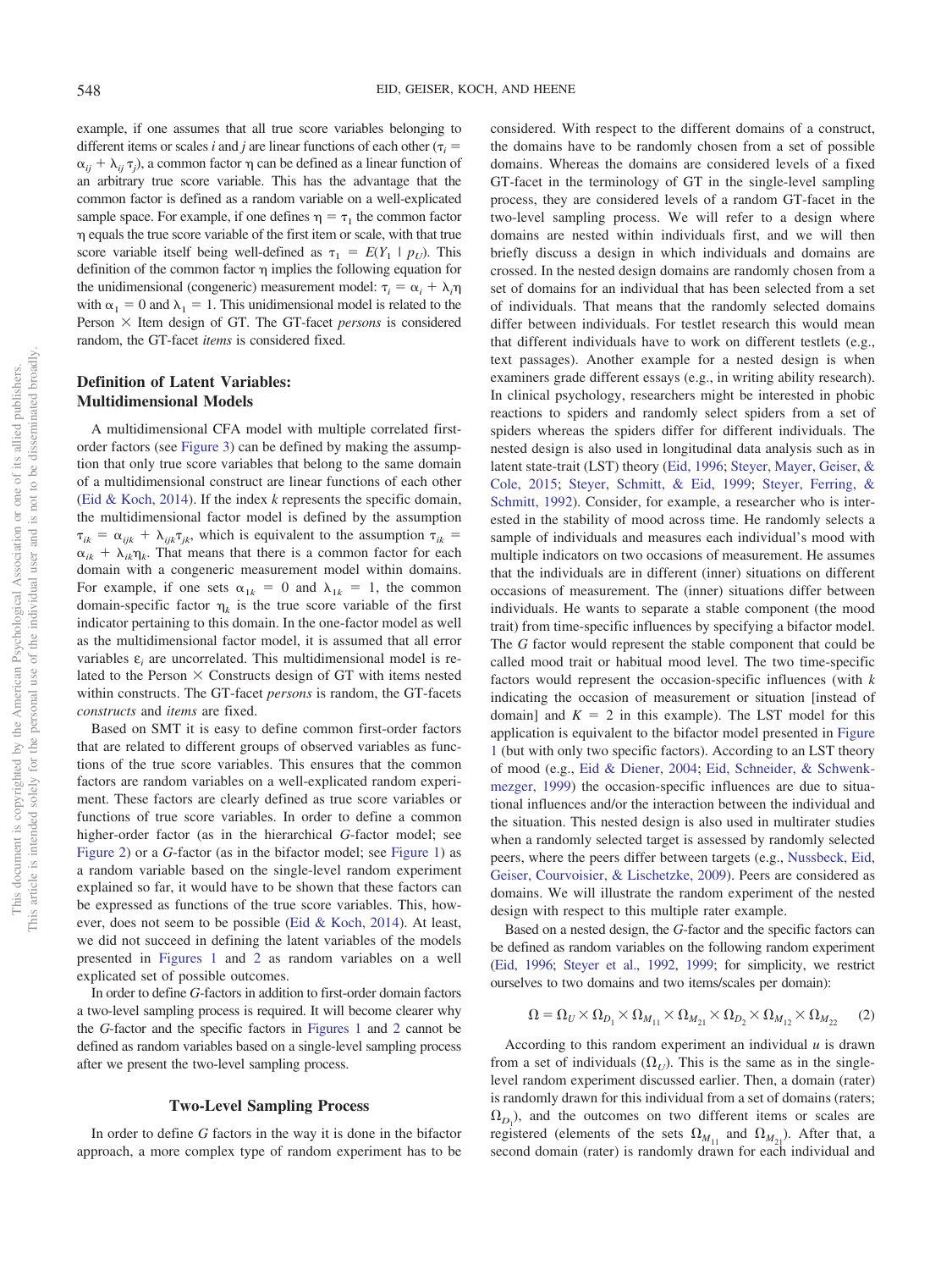the scores on two items or scales are recorded. In addition to the mappings considered in the single-level random experiment, the mappings  $p_{D_1}$ :  $\Omega \rightarrow \Omega_{D_1}$  and  $p_{D_2}$ :  $\Omega \rightarrow \Omega_{D_2}$  can be defined. They map the possible outcomes into the sets of domains (raters). The mapping  $Y_{ik}: \Omega \to \mathbb{R}$  maps the possible outcomes of item or scale *i* on occasion *k* into the set of real numbers. It is important to note that according to this type of random experiment the domains are considered interchangeable. It is related to the design of GT in which the random GT-facet *conditions* (here: domains) is nested with the random GT-facets *persons* and the fixed GT-facet *items* either nested within conditions (if the items differ between the conditions) or crossed with the conditions (if the items do not differ between conditions).

# **Definition of Latent Variables**

In this context, the true score variables are defined as  $\tau_{ik}$  $E(Y_{ik} | p_U, p_{D_k})$ , and the error variables as  $\varepsilon_{ik} = Y_{ik} - E(Y_{ik} | p_U, p_{D_k})$ . A value of the true score variable  $\tau_{ik} = E(Y_{ik} | p_U = u, p_D = d_k)$  is the expected outcome of item or scale *i* for a specific individual *u* measured with respect to a specific domain  $d_k$  (rated by a specific rater). The conditional expectation  $\xi_{ik} = E(\tau_{ik} | p_U) = E(E(Y_{ik} | p_U, p_{D_k}) | p_U) =$  $E(Y_{ik} | p_U)$  is the latent general variable or *G* factor. A value  $E(Y_{ik} | p_U)$  $p_U = u$ ) of this variable is the expected outcome of an item or scale  $Y_{ik}$  for an individual *u*. It is the expected value for an individual across the different domains (raters). A value of the residual  $\zeta_{ik} = \tau_{ik} - \xi_{ik}$  represents the specific influences (e.g., rater-specific influences). In the context of a two-level sampling plan, an observed variable can be decomposed into a true score variable and an error variable:

$$
Y_{ik} = \tau_{ik} + \varepsilon_{ik} \tag{3}
$$

In addition, a true-score variable can be decomposed into a general and a specific variable:

$$
\tau_{ik} = \xi_{ik} + \zeta_{ik} \tag{4}
$$

As a consequence, an observed variable can be decomposed into a general variable, a specific variable and an error variable:

$$
Y_{ik} = \xi_{ik} + \zeta_{ik} + \varepsilon_{ik} \tag{5}
$$

Based on these decompositions, the factors of a bifactor model (see [Figure 1\)](#page-2-0) can be constructively defined as random variables. If one assumes that all general variables  $\xi_{ik}$  are linear functions of each other ( $\xi_{ik} = \alpha_{Gijk} + \lambda_{Gijk}\xi_{jk}$ ) a general factor  $\xi$  can be defined as a linear function of a general variable  $\xi_{ik}$  that is arbitrarily chosen. That means that it does not matter which variable  $\xi_{ik}$  is taken. For example, if one defines  $\xi = \xi_{11}$  one obtains the equation  $\xi_{ik} = \alpha_{\text{G}ik} + \lambda_{\text{G}ik}\xi$  with  $\alpha_{\text{G}11} = 0$  and  $\lambda_{\text{G}11} = 1$ .

It is essential to recognize that defining the general factor in this way gives the general factor a very clear meaning. In our example, it is the general variable of the first item/scale belonging to the first domain (rater). In a similar way a specific factor can be defined by assuming that  $\zeta_{ik} = \lambda_{Sijk}\zeta_{jk}$  which is equivalent to the assumption that  $\zeta_{ik} = \lambda_{\text{Sik}} \zeta_{k}$ . If one chooses, for example,  $\lambda_{\text{S11}} = 1$ , the specific factor  $\zeta_1$  is the specific variable of the first item/scale  $Y_{11}$ . Note that there are no additive constants (intercepts) for the specific variables because they are defined as residual variables so that their expectations are zero by definition. As a consequence of the two assumptions according to which (a) all general variables

are linear functions of each other, and (b) the specific variables that are measured on the same occasion of measurement are linear functions of each other, each observed variable  $Y_{ik}$  can be decomposed into a linear combination of a general  $(\xi)$  and a specific factor  $(\zeta_k)$  and an error variable:

$$
Y_{ik} = \alpha_{\text{Gik}} + \lambda_{\text{Gik}} \xi + \lambda_{\text{Sik}} \zeta_k + \varepsilon_{ik} \tag{6}
$$

This model is identical to the bifactor model. In the case of interchangeable domains (e.g., raters) it is additionally assumed that the intercepts and loadings do not differ between domains [\(Nussbeck et al., 2009\)](#page-18-26). What are the advantages of defining general and specific factors in this way? First of all, this definition gives the factors a clear meaning. They are functions of conditional expectations that have a very clear meaning. It also shows in which way factors can be defined as random variables. This helps to avoid including factors in a CFA model that do not have a clear psychometric meaning. Moreover, the definition of the factors has some important consequences. Because the specific factors are linear functions of residual variables their expected values (means) have to be zero. Moreover, they have to be uncorrelated with the *G*-factor. If one defines the factors in this way it would not make sense to estimate means of specific factors or correlations between general and specific factors.

Whereas the nested design has often been realized in longitudinal data analysis and multiple (interchangeable) rater studies, it is rather unusual in other areas of psychology. In many studies individuals do not differ in the randomly selected domains but they were assigned the same domains and items. Domains and persons are fully crossed (in the terminology of GT). A possible example is a design in which at first different domains are randomly selected from a universe of domains and then all randomly selected individuals are exposed to the same (randomly selected) domains. For example, in research on reading ability the text passages can be randomly selected from a universe of text passages and all individuals have to work on the same text passages and their reading abilities are assessed. Because the domains (text passages) are randomly selected, a *G*-factor and specific factors can be defined in the same way as in the nested model and a bifactor model can be applied. However, because individuals and domains are fully crossed and there are multiple observed scores for a persondomain combination also the interaction between the persons and the domains can be identified and separated from random domain effects. Consequently, in addition to the bifactor structure also a random domains factor can be defined. In the terminology of multilevel analysis this model would be a latent cross-classified model which is more complex than the bifactor model, and will therefore not be further considered in the present paper (for a definition and application of such a model see [Koch et al., 2016\)](#page-17-29).

In summary, the above discussions show that based on a singlelevel sampling process, it is not possible to define the *G*-factor and specific factors of a bifactor model. We were, however, able to define general and specific factors when the domains are randomly selected. This shows that the general and specific factors would not have a clear meaning when a single-level sampling process is considered. From the perspective of SMT, it is questionable whether the bifactor model is a reasonable model when a singlelevel sampling design is considered. However, the above discussions make clear that a bifactor model is a very reasonable model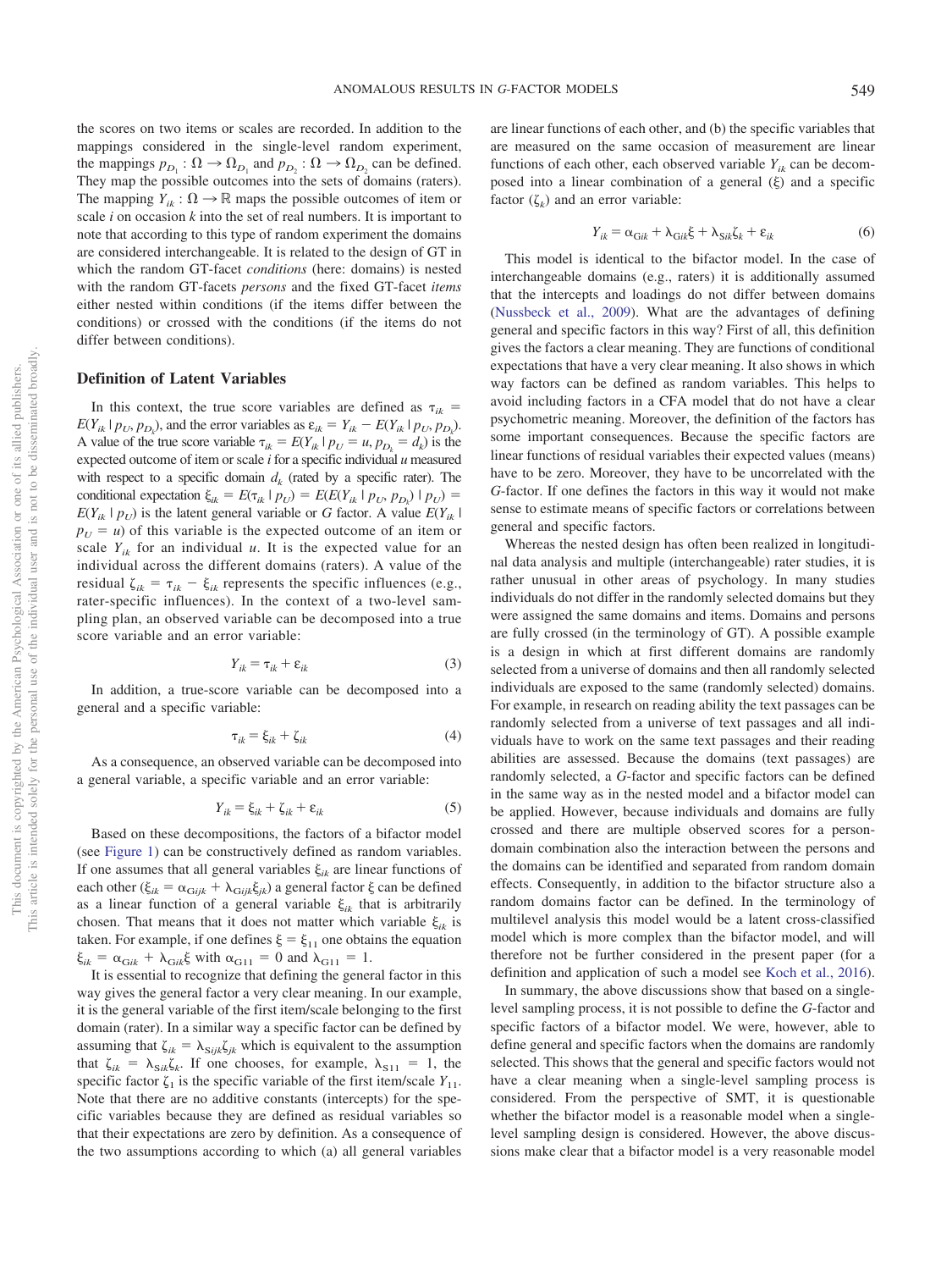if a two-level sampling process is considered. In this case both the general and specific factors have a very clear meaning.

# **Areas of Application of the Bifactor and Related Models**

What are the areas of application in which the bifactor model is reasonable? From the perspective of SMTM, reasonable applications would be ones that involve a two-step sampling process as described above. In other words, the different domains would have to be considered as interchangeable (i.e., randomly chosen from a set of equivalent domains). For example, bifactor models or related models can be applied in multiple-rater studies when the raters are interchangeable (i.e., [Nussbeck, et al., 2009\)](#page-18-26). In applications in which domains or raters are selected truly at random from a set of interchangeable domains or raters, we could expect the *G* factor to be invariant across different sets of randomly selected domains.

In applied research, domains are typically not formally selected from a universe of domains. However, the application of the bifactor model would still make sense if it is reasonable to assume that the domains are interchangeable. For example, in research on reading comprehension using testlets the application of the bifactor models is reasonable if the text passages (the contexts) can be considered interchangeable. However, the application of the bifactor model might not be reasonable if the different domains cannot be considered interchangeable, but are structurally different. For example, in [Holzinger and Swineford's \(1937\)](#page-17-1) first application of the model the different domains of intelligence that were considered (spatial, mental speed, motor speed, verbal) were not interchangeable but structurally different. We believe that in many other applications of the bifactor model (e.g., in the applications listed in Tables 1 to 4) the domains also cannot be considered as interchangeable but are structurally different. In the case of structurally different domains, the bifactor model might not be appropriate. For these applications, which are based on a singlelevel sampling process, other models are required.

# **How can a** *G* **Factor be Defined in a Single-Level Sampling Process?**

If it is not possible to define the bifactor model based on a single-level sampling process how can a *G* factor and specific factors be constructively defined as random variables within a single-level sampling process? There are several possibilities. We now present two different ways that are in line with the typically found anomalous results presented in [Tables 1](#page-3-0) and [2.](#page-3-1) The first way is based on the idea of taking one domain as comparison standard or reference domain to which the other domains are compared. The second way is to take one item or scale as reference indicator to which the other items/scales are compared.

# **Model With a Reference Domain: The Bifactor-(***S* **– 1) Model**

One way to define a *G* factor in a single-level random experiment is to take one domain as a reference domain. Without loss of generality, we may choose the first domain  $(k = 1)$  as reference domain and take the first indicator of this domain  $(i = 1)$  as a reference indicator. This choice of the reference domain and indicator depends on a researcher's theory and goals. Our starting point is the true score variable  $\tau_{11}$ . A *G*-factor model can be defined by the following steps (see [Table 5\)](#page-10-0):

1. We assume that all true score variables  $\tau_{i1}$  belonging to the reference domain are linear functions of the reference true score variable  $\tau_{11}$ :

$$
\tau_{i1} = \alpha_{i1} + \lambda_{Gi1} \tau_{11} \tag{7}
$$

2. We assume that the regressions (conditional expectations) of all true score variables  $\tau_{ik}$  belonging to a nonreference domain  $(k \neq 1)$  on the reference true score variable  $\tau_{11}$  are linear:

$$
E(\tau_{ik}|\tau_{11}) = \alpha_{ik} + \lambda_{\text{Gik}}\tau_{11}
$$
 (8)

- 3. For each domain we select the first indicator as reference indicator and assume that all regression residuals  $\zeta_{ik}$  =  $\tau_{ik}$  –  $E(\tau_{ik} | \tau_{11})$  belonging to the same domain *k* are linear functions of the regression residual of the first indicator:  $\zeta_{ik} = \lambda_{Si1} \zeta_{1k}$ . A regression residual  $\zeta_{ik}$  represents that part of the true score variable that is specific to the nonreference domain and cannot be predicted by the reference domain.
- 4. We assume that all error variables  $\varepsilon_{ik} = Y_{ik} \tau_{ik}$  are uncorrelated.

For three domains and three indicators per domain these assumptions imply a model that is depicted in [Figure 4.](#page-11-0) In this model there is a *G* factor that has an influence on all items considered. The *G* factor equals the true score variable  $\tau_{11}$ , that is, the true score variable of the reference indicator pertaining to the reference domain. For each domain (with exception of the reference domain) a specific factor is defined as a residual factor. Such a specific factor represents that part of a domain that is not shared with the reference domain. The residual factor equals the residual variable of the reference indicator of the domain considered. The specific factors can be correlated. These correlations indicate partial relationships between domains after accounting for variance that all domains share with the reference domain. We call this model *bifactor-(S – 1) model* because there is one specific factor less than domains considered (with  $S = K$ , K: number of domains considered). This model is based on the idea of the CT-C(*M* – 1) model that has been developed in the context of multitrait-multimethod analysis [\(Eid, Lischetzke, Nussbeck, & Trierweiler, 2003;](#page-16-30) [Eid et](#page-16-31) [al., 2008;](#page-16-31) [Geiser, Eid, & Nussbeck, 2008;](#page-17-30) [Nussbeck, Eid, &](#page-18-27) [Lischetzke, 2006\)](#page-18-27). [Mulaik and Quartetti \(1997\)](#page-17-3) have described such a model for analyzing general and specific abilities, but they assumed uncorrelated specific factors. Using SMT as the underlying theoretical framework shows that this model is a reasonable model for analyzing a *G* factor and specific factors, because both *G* and the specific factors can be defined as direct functions of true score variables. However, there are only very few applications in which such a structure has been hypothesized a priori, that is, *before* the data analysis (e.g., [Brunner et al., 2010;](#page-16-32) [Tackett et al.,](#page-18-17) [2013;](#page-18-17) [Watters et al., 2013\)](#page-18-9). In most cases, such a structure was found as a result of an empirical analysis (see [Table 1\)](#page-3-0).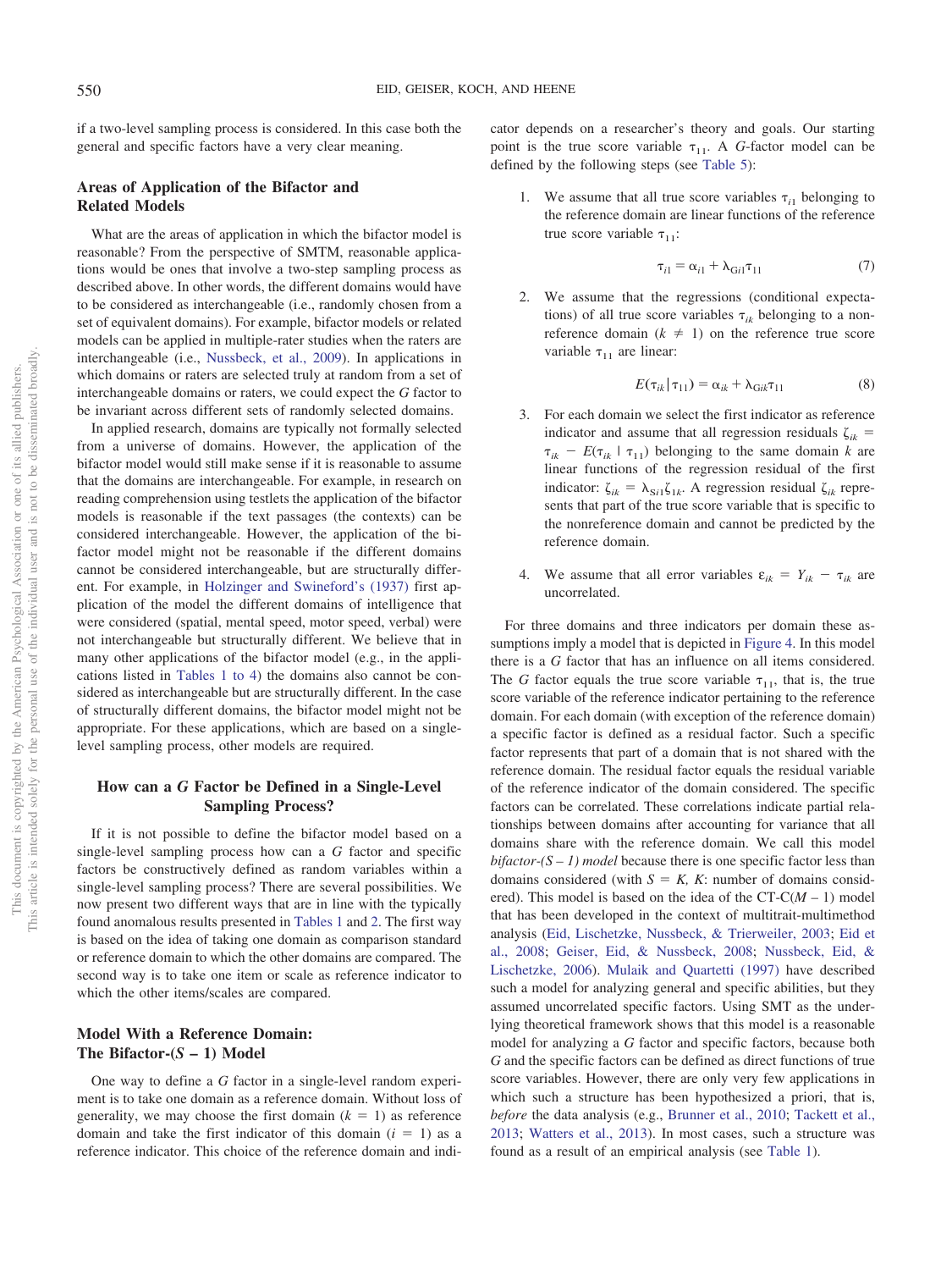|                        | Bifactor- $(S - 1)$ model                                                                                                                                                                                                                      | Bifactor- $(S-I - 1)$ model                                                                                                                                                                                                  |
|------------------------|------------------------------------------------------------------------------------------------------------------------------------------------------------------------------------------------------------------------------------------------|------------------------------------------------------------------------------------------------------------------------------------------------------------------------------------------------------------------------------|
| Model definition       | (1) $\tau_{i1} = \alpha_{i1} + \lambda_{\text{Gil}} \tau_{11}$<br>(2) $E(\tau_{ik}   \tau_{11}) = \alpha_{ik} + \lambda_{Gi} \tau_{11}$                                                                                                        | (1) $E(\tau_{ik}   \tau_{11}) = \alpha_{ik} + \lambda_{Gik} \tau_{11}$<br>(2) $\zeta_{ik} = \lambda_{\text{Sil}} \zeta_{1k}$ , with<br>$\zeta_{ik} = \tau_{ik} - E(\tau_{ik}   \tau_{11})$ and $k \neq 1$                    |
|                        | (3) $\zeta_{ik} = \lambda_{\text{Sil}} \zeta_{1k}$ , with<br>$\zeta_{ik} = \tau_{ik} - E(\tau_{ik}   \tau_{11})$ and $k \neq 1$ (3) $\zeta_{i1} = \lambda_{S21} \zeta_{21}$ and $k = 1$<br>(4) $Cov(\varepsilon_{ik}, \varepsilon_{il}) = 0$ , | (4) $Cov(\varepsilon_{ik}, \varepsilon_{il}) = 0$ ,                                                                                                                                                                          |
| General model equation | for $(i, k) \neq (i, l)$<br>$G = \tau_{11}$                                                                                                                                                                                                    | for $(i, k) \neq (i, l)$<br>$Y_{ik} = \alpha_{ik} + \lambda_{Gik} G + \lambda_{Sik} S_k + \varepsilon_{ik}$ , with $Y_{ik} = \alpha_{ik} + \lambda_{Gik} G + \lambda_{Sik} S_k + \varepsilon_{ik}$ , with<br>$G = \tau_{11}$ |
|                        | $S_k = \zeta_{1k}$<br>$S_1 = 0$                                                                                                                                                                                                                | $S_k = \zeta_{1k}$ , for $k \neq 1$<br>$S_1 = \zeta_{21}$                                                                                                                                                                    |
|                        | $\alpha_{11} = 0$<br>$\lambda_{G11} = 1$<br>$\lambda_{S1k} = 1$                                                                                                                                                                                | $\alpha_{11} = 0$<br>$\lambda_{\text{G11}} = 1$<br>$\lambda_{S1k} = 1$ , for $k \neq 1$                                                                                                                                      |
|                        | $\lambda_{Si1} = 0$                                                                                                                                                                                                                            | $\lambda_{S21} = 1$<br>$\lambda_{s11} = 0$                                                                                                                                                                                   |
| Consistency            |                                                                                                                                                                                                                                                | $Con(\tau_{ik}) = \frac{\lambda_{Gik}^2Var(\tau_{11})}{Var(\tau_{ik})}$                                                                                                                                                      |
| Specificity            |                                                                                                                                                                                                                                                | $Spe(\tau_{ik}) = \frac{\lambda_{Sik}^2 Var(\zeta_{1k})}{Var(\tau_{ik})}$                                                                                                                                                    |
| Reliability            |                                                                                                                                                                                                                                                | $Rel(Y_{ik}) = 1 - \frac{Var(\varepsilon_{ik})}{Var(Y_{.})}$                                                                                                                                                                 |
| Properties             |                                                                                                                                                                                                                                                |                                                                                                                                                                                                                              |
|                        | (1) General factor is uncorrelated with all facet-specific factors<br>(2) Specific factors can be correlated                                                                                                                                   |                                                                                                                                                                                                                              |
|                        | (3) Mean values of facet-specific factors have to be 0                                                                                                                                                                                         |                                                                                                                                                                                                                              |
|                        | $(5)$ The meaning of the G factor changes when the reference facet changes                                                                                                                                                                     | $(4)$ Meaning of the G factor will not change when adding or removing facets                                                                                                                                                 |

<span id="page-10-0"></span>Table 5 Definition and Important Properties of the Bifactor- $(S - 1)$  and Bifactor- $(S-I - 1)$  Models

The bifactor- $(S - 1)$  model allows estimating the proportion of variance in a nonreference domain true-score variable that is determined by the *G*-factor (consistency coefficient)

$$
Con(\tau_{ik}) = \frac{\lambda_{Gik}^2 Var(\tau_{11})}{Var(\tau_{ik})}.
$$
\n(9)

The counterpart of the consistency coefficient is the specificity coefficient:

$$
Spe(\tau_{ik}) = \frac{\lambda_{\text{Si}k}^2 Var(\zeta_{1k})}{Var(\tau_{ik})}.
$$
\n(10)

It represents the proportion of specific variance in a nonreference domain true-score variable that is not shared with the reference true-score variable. The reliability coefficient is defined as in other latent variable models:

$$
Rel(Y_{ik}) = 1 - \frac{Var(\varepsilon_{ik})}{Var(Y_{ik})}.
$$
\n(11)

This model has some important properties and gives answers to conceptual questions that are related to bifactor models:

- 1. The *G* factor and the specific factors cannot be correlated because the specific factors are defined as residual factors with respect to the *G* factor.
- 2. The mean values of the specific factors have to be zero, because residual factors always have means of zero by definition.
- 3. The specific factors can be correlated. These correlations are partial correlations— corrected for common influences of the *G* factor.
- 4. The meaning of the *G* factor does not change when domains are added or removed, because the *G* factor is defined as the common factor of the reference domain. As long as the indicators of the reference domain do not change the *G* factor also does not change.
- 5. The meaning of the *G* factor changes when the reference domain changes. That means that the *G* factor is always the common factor of the reference domain.
- 6. The fit of the model can change when the reference domain changes (see applications below). These differences in the fit coefficients are due to the fact that choosing a different reference domain represents the potential item-heterogeneity in a different way. There are two ways to handle this difference in model fit. One possibility is to restrict the model in such a way that the fit does not change and equals exactly the fit of the multidimensional first-order model. [Geiser, Eid, and](#page-17-30) [Nussbeck \(2008\)](#page-17-30) have shown how this can be done in the context of multitrait-multimethod modeling. The second possibility is to fit a less restrictive model to the data that represents item heterogeneity more generally. We now present this second approach.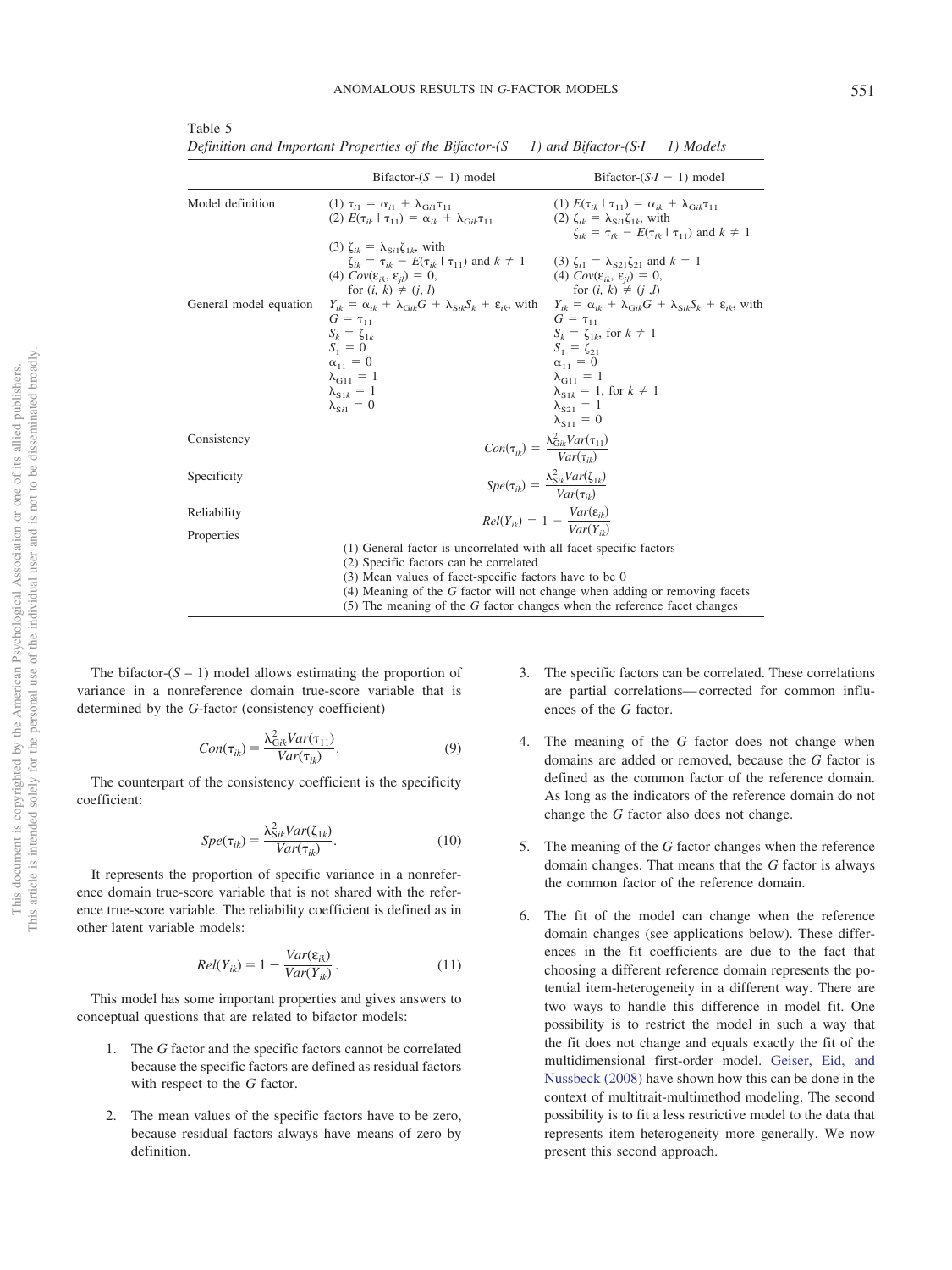

<span id="page-11-0"></span>*Figure 4.* Bifactor- $(S - 1)$  model with one general factor, two specific factors and three observed variables  $Y_{ik}$  per domain.  $\tau_{ik}$ : true-score variables;  $\zeta_{ik}$ : residual variables;  $\varepsilon_{ik}$ : error variables;  $\lambda_{Gik}$ : *G*-factor loadings,  $\lambda_{Sik}$ : specific factor loadings  $k = 1, \ldots, K$ ; *K*: number of domains;  $i = 1$ ,  $\ldots$ , *I<sub>k</sub>*; *I<sub>k</sub>*: number of indicators *i* belonging to domain *k*. For simplicity, not all parameters and variables are labeled.

# **Model With a Reference Indicator: The Bifactor-(***S·I* **– 1) Model**

A less restrictive *G*-factor model that allows a higher degree of item heterogeneity can be defined by the following steps: We assume that the first domain  $(k = 1)$  serves as reference domain and that the first indicator of the reference domain  $(Y_{11})$  serves as reference indicator. All nonreference true score variables  $\tau_{ik}$  (*i*, *k*)  $\neq$  (1, 1) are linearly regressed on the true score variable  $\tau_{11}$  that pertains to the first indicator of the reference domain:

$$
E(\tau_{ik}|\tau_{11}) = \alpha_{ik} + \lambda_{\text{Gik}}\tau_{11} \tag{12}
$$

1. For each nonreference domain we select the first indicator  $(Y_{1k}, k \neq 1)$  as reference indicator and assume that all regression residuals  $\zeta_{ik} = \tau_{ik} - E(\tau_{ik} | \tau_{11})$  belonging to the same domain  $k$  are linear functions of the regression residual of the first indicator:

$$
\zeta_{ik} = \lambda_{Si1} \zeta_{1k} \tag{13}
$$

2. For the reference domain we take the second indicator as a further reference indicator and assume that all regression residuals  $\zeta_{i1} = \tau_{i1} - E(\tau_{i1} | \tau_{11})$  belonging to the reference domain  $(k = 1)$  are linear functions of the regression residual of the second indicator:

$$
\zeta_{i1} = \lambda_{S21}\zeta_{21} \quad (i \neq 1)
$$
 (14)

3. We assume that all error variables  $\varepsilon_{ik} = Y_{ik} - \tau_{ik}$  are uncorrelated.

We refer to this model as the bifactor- $(S-I - 1)$  model (with  $S =$ *K, K*: number of domains considered). An example of the bifactor-  $(S-I - 1)$  model for three domains and three indicators per domain is shown in [Figure 5.](#page-11-1) This model differs from the bifactor- $(S - 1)$ model in one important way: There is now also a specific factor for the reference domain. However, the first indicator of the reference domain (the reference indicator for the *G* factor) is not allowed to have a loading on a specific factor. Hence, this model includes one specific factor loading less than the total number of indicators considered. If there is an equal number of items per domain there are in total *S·I* observed variables (indicators). Therefore, we call this model bifactor- $(S-I - 1)$  model.

The model has the same properties as the bifactor- $(S - 1)$  model, and the factors have the same meaning. The only difference is that there is one specific factor more in the bifactor- $(S-I - 1)$  model. This model explains why in many applications of the conventional bifactor approach one loading is missing on at least one specific factor. According to the bifactor- $(S-I - 1)$  model, one measured variable serves as a marker or "gold standard" measure for *G* and therefore does not load onto a specific factor. The difference between the bifactor- $(S-I - 1)$  model and empirical applications with close-to-zero loadings is that the marker indicator is chosen a priori based on theory in the model, whereas it is data-driven in applications in which one or more indicators do not load significantly onto a specific factor. In the bifactor- $(S-I - 1)$  model consistency, specificity, and reliability coefficients can be calculated in the same way as in the bifactor- $(S - 1)$  model.

# **Applications**

We now illustrate the two new approaches with an analysis of nine items measuring the intensity of negative emotions with respect to three emotion groups: (a) anger (items: anger, fury, rage); (b) depression (items: depression, sorrow, unhappiness); and (c) guilt (items: guilt, shame, embarrassment). Participants were



<span id="page-11-1"></span>*Figure 5.* Bifactor- $(S-I - 1)$  model with one general factor, three specific factors and three observed variables  $Y_{ik}$  per domain.  $\tau_{ik}$ : true-score variables;  $\zeta_{ik}$ : residual variables;  $\varepsilon_{ik}$ : error variables;  $\lambda_{Gik}$ : *G*-factor loadings,  $\lambda_{\text{Sik}}$ : specific factor loadings  $k = 1, \ldots, K$ ; *K*: number of domains; *i* =  $1, \ldots, I_k; I_k$ : number of indicators *i* belonging to domain *k*. For simplicity, not all parameters and variables are labeled.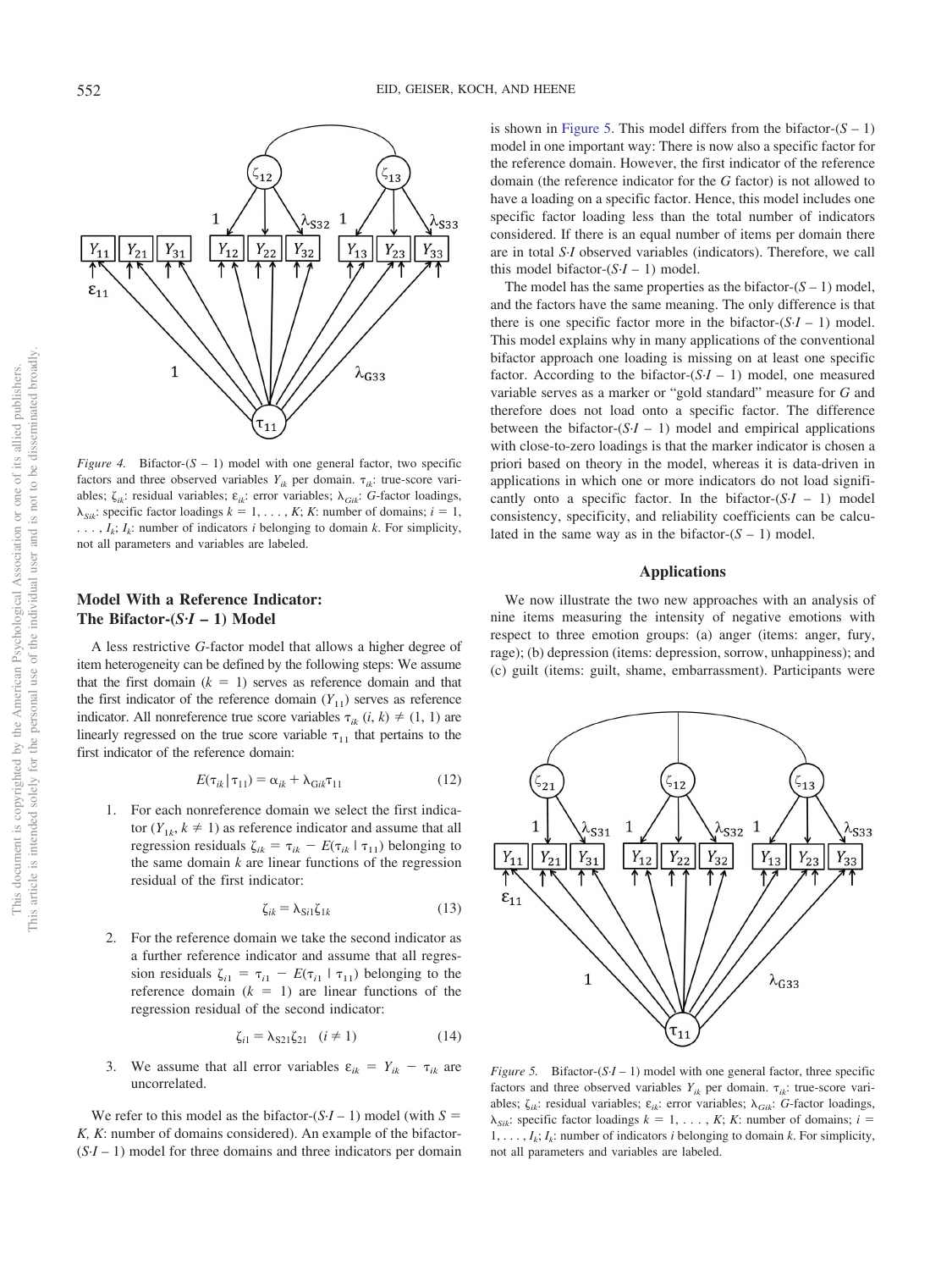asked to assess the intensity with which they usually experience this emotion on a scale with four response categories (very weakly, rather weakly, rather strongly, very strongly). The items stem from a longer list of 28 emotions. For didactical reasons we selected only these nine emotions. The sample consisted of  $N = 482$ individuals [\(Trierweiler, Eid, & Lischetzke, 2002\)](#page-18-28).

Many emotion psychologists might be tempted to fit a bifactor model to the data. It could be hypothesized that there is a general disposition of emotional intensity that has an influence on all emotions in addition to specific anger, depression, and guilt factors. However, from a psychometric point of view a traditional bifactor model does not make sense in this application, because the three emotions are not randomly selected from a universe of interchangeable emotions. Instead, the emotions are clearly distinct and should be viewed as "fixed factors." As a consequence, the bifactor- $(S - 1)$  and  $-(S-I - 1)$  models should be more appropriate for these data.

Because the item responses were on a 4-point rating scale, we applied CFA estimation methods suitable for ordered categorical (ordinal) variables. We show in the [appendix](#page-19-9) how the specific models presented in this article can be properly defined for ordinal response variables on the basis of SMT. For the present application, it is sufficient to know that in CFA models for ordinal response variables it is assumed that there is a continuous response variable  $Y_{ik}^*$  underlying each observed ordinal response variable  $Y_{ik}$ . The response variable  $Y_{ik}^*$  is decomposed into a linear combination of the general factor and specific factors in the same way as in the models for continuous observed variables. However, for identification reasons all intercepts have to be fixed to 0 (see [Appendix](#page-19-9) for details). The WLSMV estimator for categorical observed variables was applied [\(Muthén & Muthén, 1998 –2012\)](#page-18-29). We used the THETA parameterization because this parameterization is in line with the formulation of the CFA model as a model of item response theory (see [Appendix\)](#page-19-9). All analyses were done using the computer program Mplus Version 7.3 [\(Muthén &](#page-18-29) [Muthén, 1998 –2012\)](#page-18-29).

# **Multiple Correlated First-Order Factor Model**

A multiple correlated first-order factor model with three domain factors as depicted in [Figure 3](#page-2-2) fit the data well  $\chi^2$  (24, *N* = 482) = 44.03,  $p = .01$ ; RMSEA = 0.04; CFI = 0.99. The loading parameters as well as the variances and covariances of the factors are given in [Table 6.](#page-12-0) All items had substantial loadings all of which were significantly different from zero  $(p < .01)$ . The correlations between the latent factors were as follows:  $\hat{\rho}$  (anger, depression) = .33,  $\hat{\rho}$  (anger, guilt) = .30,  $\hat{\rho}$  (guilt, depression) = .56. All latent correlations were significantly different from zero  $(p < .01)$ . The correlations show that all factors were significantly correlated, but that the correlation between guilt and depression was stronger than the correlations between anger and the other emotions.

#### **Traditional Bifactor Model**

An application of the traditional bifactor model did not converge for these data. An in-depth analysis of the convergence problems showed that Mplus did not succeed in estimating the loading parameters of one indicator (shame) appropriately (the loading

#### <span id="page-12-0"></span>Table 6

*First-Order Factor Model: Estimated Loading Parameters as Well as Variances, Covariances, and Correlations (Standard Errors Are Given in Brackets)*

| Item          | Factor loadings |              | Standardized factor loadings |
|---------------|-----------------|--------------|------------------------------|
| Factor I      |                 |              |                              |
| Anger         | 1.000           |              | 0.595(0.040)                 |
| Fury          | 2.631(0.606)    |              | 0.890(0.035)                 |
| Rage          | 1.820(0.261)    |              | 0.803(0.033)                 |
| Factor II     |                 |              |                              |
| Depression    | 1.000           |              | 0.710(0.039)                 |
| Sorrow        | 0.929(0.145)    | 0.684(0.039) |                              |
| Unhappiness   | 1.006 (0.159)   | 0.712(0.035) |                              |
| Factor III    |                 |              |                              |
| Guilt         | 1.000           |              | 0.549(0.056)                 |
| Embarrassment | 1.134 (0.245)   |              | 0.598(0.056)                 |
| Shame         | 1.133(0.234)    |              | 0.597(0.051)                 |
|               | Anger           | Depression   | Guilt                        |
| Anger         | 0.549(0.114)    | 0.326(0.056) | 0.304(0.064)                 |
| Depression    | 0.243(0.055)    | 1.017(0.225) | 0.555(0.056)                 |
| Guilt         | 0.148(0.042)    | 0.368(0.077) | 0.432(0.127)                 |

*Note*. Variances are diagonal, covariances are subdiagonal, and correlations are superdiagonal. Standard errors are given in parentheses.

parameter estimate was getting increasingly large and the estimated variance of the corresponding specific factor was getting very low). This is in line with our new bifactor models derived from SMT, in which one indicator (or the entire set of indicators pertaining to a specific domain) have loadings only on *G*, but not on a specific factor.

#### **Bifactor-(***S* **– 1) Model**

We now present an application of the bifactor- $(S - 1)$  model to our data example in which we used anger as a reference domain. Anger was chosen as a reference domain, because anger represents a more externalizing emotion, whereas depression and guilt are more internalizing emotions. The Mplus syntax for this model is presented in [Appendix A.5.1.](#page-19-9) The model fit the data well,  $\chi^2(20,$  $N = 482$ ) = 27.57,  $p = .12$ ; RMSEA = 0.03; CFI = 1.00. The better fit of this model compared to the multiple correlated firstorder factor model is due to the fact that the bifactor- $(S - 1)$  model is better able to take item heterogeneity into account.

In the model, we fixed the loadings of the first indicators of each domain to 1. Hence, the reference indicator is the item anger. The *G* factor in this model represents anger intensity. The specific depression factor measures the deviations of the error-free depression scores from the values expected on the basis of the anger intensity variable. A positive score on the specific depression factor would indicate that a person experiences feelings of depression more intensively than one would expect given her or his anger intensity score. A negative value would represent a lower depression intensity than one would expect given the person's anger intensity score. The meaning of the specific guilt factor can be interpreted in the same way. The estimated factor loadings, variances, covariances, and the coefficients of consistency and specificity are presented in [Table 7](#page-13-0) and [Table 8.](#page-13-1)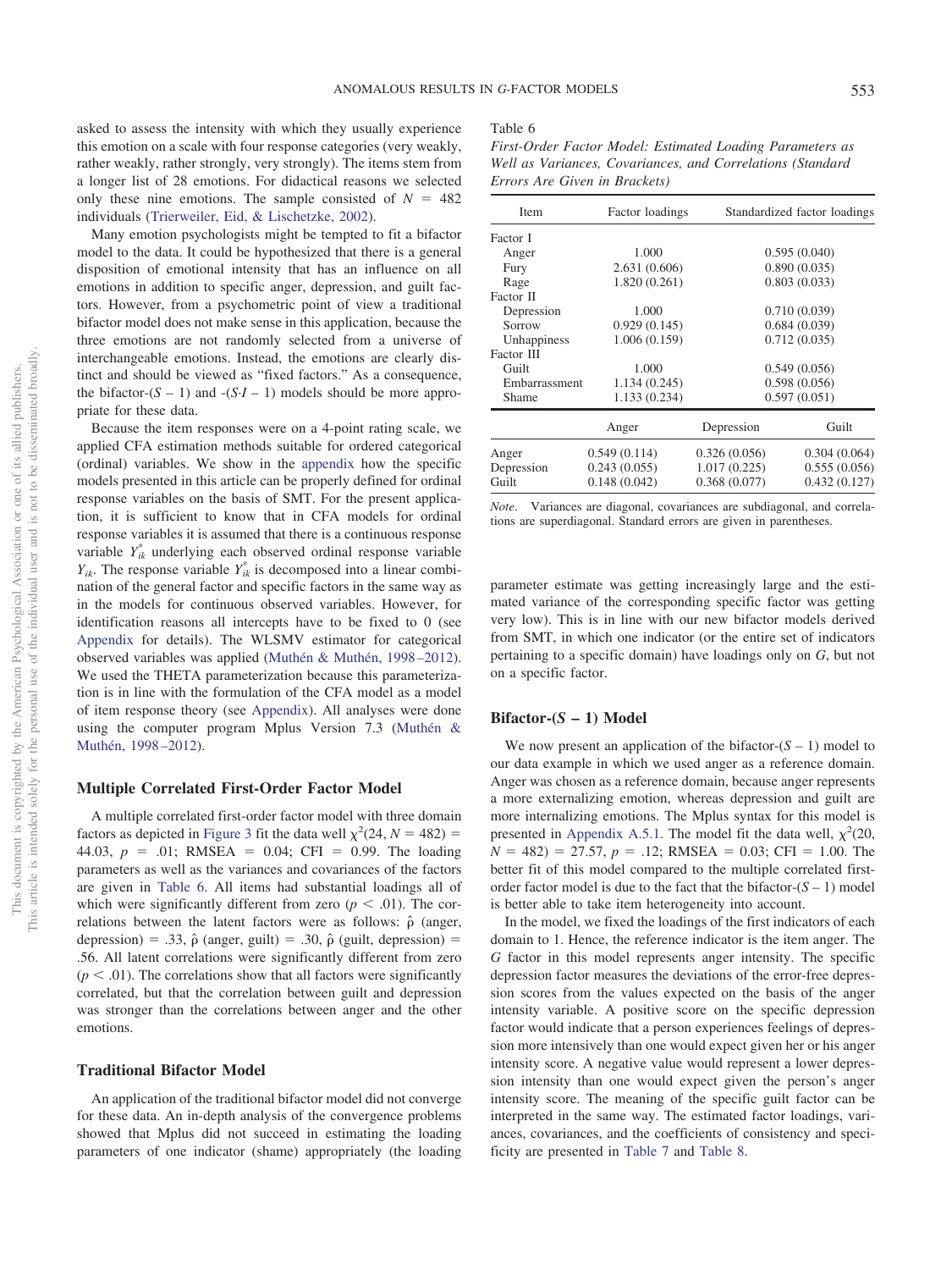<span id="page-13-0"></span>Table 7

| Item          | G-factor<br>loadings | Standardized<br>G-factor loadings | S-factor<br>loadings | Standardized<br>S-factor loadings | Consistency | Specificity    |
|---------------|----------------------|-----------------------------------|----------------------|-----------------------------------|-------------|----------------|
| Anger         | 1.000                | .593 (.040)                       |                      |                                   |             | 0              |
| Fury          | 2.671(.616)          | .891(.034)                        |                      |                                   |             | 0              |
| Rage          | 1.821 (.260)         | .802(.033)                        |                      |                                   |             | $\overline{0}$ |
| Depression    | .512(.114)           | .274(.049)                        | 1.000                | .630(.044)                        | .159        | .841           |
| Sorrow        | .444(.103)           | .242(.049)                        | .974(0.157)          | .626(.042)                        | .130        | .870           |
| Unhappiness   | .360(.119)           | .173(.053)                        | 1.302 (.236)         | .737(.040)                        | .052        | .948           |
| Guilt         | .370(.095)           | .235(.053)                        | 1.000                | .449(.057)                        | .215        | .785           |
| Embarrassment | .327(.095)           | .195 (.051)                       | 1.302 (.292)         | .551(.061)                        | .111        | .889           |
| Shame         | .187 (.099)          | .100(.052)                        | 1.780 (.453)         | .677(0.063)                       | .021        | .979           |

*Bifactor-(S – 1) Model With the Anger Domain as Reference Domain: Estimated Loading Parameters, Consistency and Specificity Coefficients as Well as Variances, Covariances, and Correlations of the Factors (Standard Errors are Given in Parentheses)*

These coefficients show that the anger factor could only explain a rather small amount of variance in the two other emotion domains (see [Table 7\)](#page-13-0). The highest consistency values were found for guilt and depression, the lowest for shame and unhappiness. The correlation of the two specific factors ( $\hat{\rho}$  = .49;  $p < .01$ ) shows that the guilt and depression domains had more in common than could be explained by the anger factor. This means that there was a rather strong tendency for people who experience guilt more (or less) intensely than would be expected based on their anger intensity scores to also experience depression more (or less) intensely than would be expected based on their anger intensity.

We also estimated the model with depression as the reference domain. The fit of this model version was also good,  $\chi^2(20, N =$  $482$ ) = 33.01,  $p = .03$ ; RMSEA = 0.04; CFI = 0.99. For guilt as reference facet the fit was:  $\chi^2(20, N = 482) = 40.60, p < .01;$ RMSEA  $= 0.05$ ; CFI  $= 0.99$ . These differences in the fit coefficients are due to the fact that the multidimensional first-order model showed some misfit. This misfit was a result of the indicators of one domain not being perfectly homogeneous. Choosing a different reference domain represents the item heterogeneity in a different way.

### **Bifactor-(***S·I* **– 1) Model**

In applying the bifactor- $(S-I - 1)$  to our data one has to take into consideration that each domain had three indicators in this application. As a consequence, the specific factor of the reference domain had only two indicators in this application. In this case, the model is only identified if the specific factor pertaining to the reference domain is correlated with at least one other specific

### <span id="page-13-1"></span>Table 8

*Bifactor-(S-1) Model With the Anger Domain as Reference Domain: Variances (Diagonal), Covariances (Subdiagonal), and Correlations (Superdiagonal) Between the General Factor (G-Anger) and the Specific Factors (S-Depression, S-Guilt) (Standard Errors are Given in Parentheses)*

|                         | G-Anger    | S-Depression | S-Guilt    |
|-------------------------|------------|--------------|------------|
| G-Anger<br>S-Depression | .542(.112) | .751(.177)   | .490(.060) |
| S-Guilt                 |            | .221(.054)   | .272(.087) |

factor (or external variable included in the model). When the correlations of this specific factor with other variables in the model are close to 0, this can cause empirical underidentification and estimation problems. Because this was the case in some versions of the present model, we fixed both loadings on the specific reference factor to 1 to ensure the identification of the model.

The bifactor- $(S-I - 1)$  model also fit our empirical example well. With the anger item used as reference indicator, the fit was:  $\chi^2(17, 17)$  $N = 482$ ) = 29.60,  $p = .03$ ; RMSEA = 0.04; CFI = 0.99. With the depression item used to define the specific reference domain factor, the fit was  $\chi^2(16, N = 482) = 19.79, p = .23$ ; RMSEA = 0.02; CFI  $= 1.00$ . However, the variance of the specific factor of depression was estimated to be negative indicating that this represented an overfactorization and that the bifactor-(*S –* 1) model should be chosen for the anger reference domain, given that all versions of the bifactor- $(S - 1)$  model resulted in proper solutions and showed an appropriate fit. Only when guilt was chosen as reference domain the bifactor- $(S-I - 1)$  model showed a superior fit compared with the bifactor- $(S - 1)$  model:  $\chi^2(17, N = 482)$ 26.28,  $p = .07$ ; RMSEA = 0.03; CFI = 0.99. The Mplus syntax for this model is presented in [Appendix A.5.2.](#page-19-9) The superiority of the bifactor- $(S-I - 1)$  model in this case also makes sense from a substantive point of view. The additional specific factor is a shame factor as the items shame and embarrassment have loadings on this factor and these two emotions differ from guilt. These applications show that the very general bifactor- $(S-I - 1)$  model should only be applied in cases in which the additional specific factor makes sense from a substantive point of view.

The estimated coefficients are presented in [Table 9](#page-14-0) and [Table](#page-14-1) [10.](#page-14-1) The consistency coefficients were relatively large for shame, embarrassment, sorrow and depression. This shows that the intensity of guilt is strongly related to these emotions and more weakly to anger. However, the specificity coefficients of shame and embarrassment were also substantial indicating that a specific factor for the reference domain was necessary. The correlations of the specific factors were small and not significantly different from 0  $(\hat{\rho}_{\text{depression-anger}} = .06; \ \hat{\rho}_{\text{depression-shame}} = -.06; \ \hat{\rho}_{\text{anger-shame}} =$ –.16). Therefore, a model without correlations of specific factors also fitted the data very well,  $\chi^2(20, N = 482) = 27.49, p = .12;$ RMSEA  $= 0.03$ ; CFI  $= 1.00$ . In this model, the standard errors of the *G*-factor loadings were smaller (between 0.14 and 0.44) showing that omitting nonsignificant correlations between the specific factors can improve the precision of estimating *G-*factor loadings.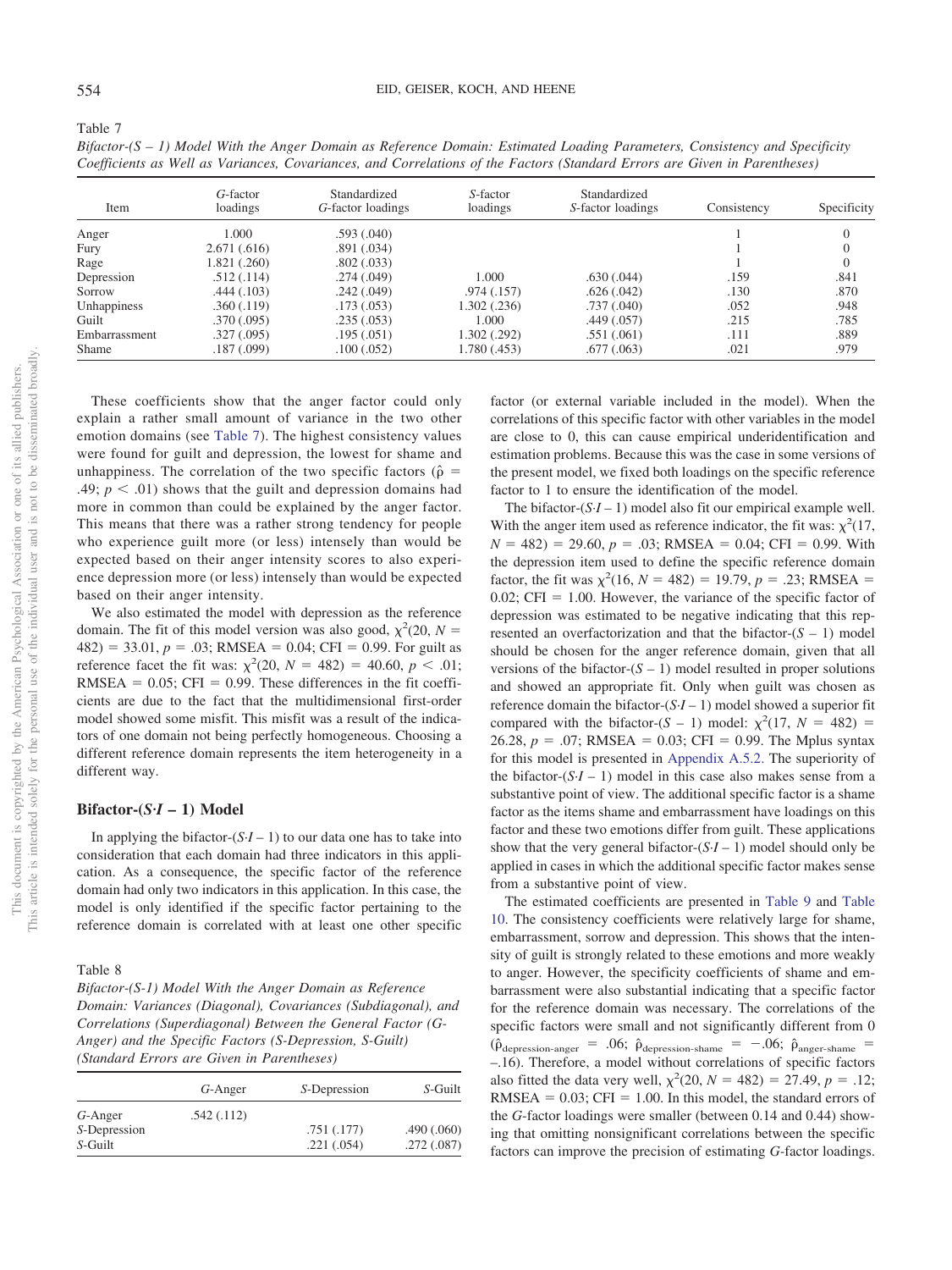| ×            | ×                | ×                           |
|--------------|------------------|-----------------------------|
| ۰,<br>×<br>٠ | I<br>I<br>×<br>v | <b>SALE</b><br>I<br>×<br>۰. |

| Item          | G-factor loadings | Standardized<br>G-factor loadings | S-factor loadings | Standardized<br>S-factor loadings | Consistency | Specificity |
|---------------|-------------------|-----------------------------------|-------------------|-----------------------------------|-------------|-------------|
| Guilt         | 1.000             | .537(.122)                        |                   |                                   |             | $\Omega$    |
| Embarrassment | 1.065(.586)       | .508 (.130)                       | 1.000             | .426(.148)                        | .587        | .413        |
| Shame         | 1.008(.562)       | .488(.130)                        | 1.000             | .432(.148)                        | .561        | .439        |
| Anger         | .502(.289)        | .258(.086)                        | 1.000             | .530(.054)                        | .192        | .808        |
| Fury          | 1.457(0.927)      | .362(.119)                        | 3.315(1.110)      | $.847 \,(.065)$                   | .154        | .846        |
| Rage          | .943 (.492)       | .376 (.098)                       | 1.665(.221)       | .683(.062)                        | .233        | .767        |
| Depression    | 1.016(.555)       | .457(.119)                        | 1.000             | .542(.111)                        | .416        | .584        |
| Sorrow        | 1.040(0.490)      | .498 (.094)                       | .749(.166)        | .432(.110)                        | .571        | .429        |
| Unhappiness   | 1.015(.619)       | .427 (.139)                       | 1.221 (.351)      | .618(.112)                        | .323        | .677        |

*Bifactor-(S·I – 1) Model With the Item Guilt as Reference Indicator: Estimated Loading Parameters as Well as Variances, Covariances, and Correlations (Standard Errors are Given in Brackets)*

#### **Discussion**

Bifactor and similarly structured CFA models are frequently used to study multidimensional data, and the use of such models has recently been advocated [\(Reise, 2012\)](#page-18-1). At the same time, empirical applications of such models frequently produce anomalous results that can challenge the intended a priori interpretation of the factors and cause interpretation problems. From the perspective of SMT, the latent variables in traditional bifactor and related *G*-factor models cannot be defined as random variables on a well explicated random experiment when only a single-level sampling design is considered. This sheds new light on applications of these models in psychology. From the scope of SMT many of the anomalous results encountered in empirical applications in fact have to be expected when domains are not randomly selected or when they cannot be considered interchangeable. Based on SMT, it is clear that for single-level sampling designs, models with one specific factor less than domains considered— or models with a reference indicator that does not load onto a specific factor—are more appropriate than traditional bifactor approaches. Only these reduced model versions allow researchers to specify *G* and specific factors as functions of well-defined true score variables. Therefore, we recommend applying the two alternative models instead of the more traditional models that cannot be defined on the basis of SMT when the research design is characterized by a single-level sampling process. Selecting one reference domain or one reference indicator might lead to a model that is even less restricted, as correlations between the specific factors are allowed and have a clear meaning as partial correlations in these models.

# <span id="page-14-1"></span>Table 10

<span id="page-14-0"></span>Table 9

*Bifactor-(S·I-1) Model With the Item Guilt as Reference Indicator: Variances (Diagonal), Covariances (Subdiagonal), and Correlations (Superdiagonal) Between the General Factor (G-Guilt) and the Specific Factors (S-Shame, S-Anger, S-Depression) (Standard Errors are Given in Brackets)*

|              | G-Guilt    | S-Shame       | S-Anger       | S-Depression  |
|--------------|------------|---------------|---------------|---------------|
| G-Anger      | .406(.258) |               |               |               |
| S-Shame      |            | .323(.228)    | $-.155(.322)$ | $-.055(.484)$ |
| S-Anger      |            | $-.058(.100)$ | .430(.109)    | .056(.184)    |
| S-Depression |            | $-.024(.200)$ | .028(.099)    | .590(.277)    |

There is an important difference between the traditional bifactor model and the bifactor models we have presented. In our models, different domains are contrasted against a reference domain. To understand this difference, consider an example from medicine. Let's assume that a physician has measured both height and weight with two measures each. The height and weight indicators are strongly correlated. A proponent of the classical bifactor approach might model a traditional *G* factor and two specific factors, one for weight and one for height. He might call the *G* factor "constitution." But what would the *G* factor "constitution" measure, and what would a *G*-factor score represent? In which way would the knowledge that a person has a large or a low constitution score help the physician to make a decision about a treatment? A proponent of the bifactor- $(S - 1)$  model might choose the height domain as reference to define a *G* factor and model a specific factor for weight. The *G* factor has now a very clear meaning—it represents individuals' height corrected for measurement error. The specific weight factor also has a clear meaning. It indicates whether a person has a higher or lower weight than one would expect given the person's height. This knowledge would clearly help the physician to make a decision about a treatment. Indices used in medicine—such as the body mass index—are based on such ideas. They are not built on ideas of general "constitution" factors.

The application of the bifactor- $(S - 1)$  model and the bifactor- $(S-I - 1)$  model is especially reasonable when one of the domains considered is particularly outstanding and thus a clear candidate for a reference domain. In intelligence research, this could be a domain that is important for most or all other domains, for example, fluid intelligence. In satisfaction with life studies this could be, for example, the domain "satisfaction with the self." We have shown that the bifactor- $(S-I - 1)$  model can be used if the indicators of the reference domain are not unidimensional.

The newly proposed bifactor models are one possibility to deal with modeling multidimensionality in the case of a single-level sampling process. There are, however, several alternatives:

1. The researcher could simply use a model with (psychometrically well-defined) correlated domain-specific firstorder factors without integrating a *G* factor in the model (see [Figure 3\)](#page-2-2). Based on the first-order factors, the researcher can look at the individual profiles of scores. Profile analysis might be much more interesting for visualizing multidimensional data than just looking at a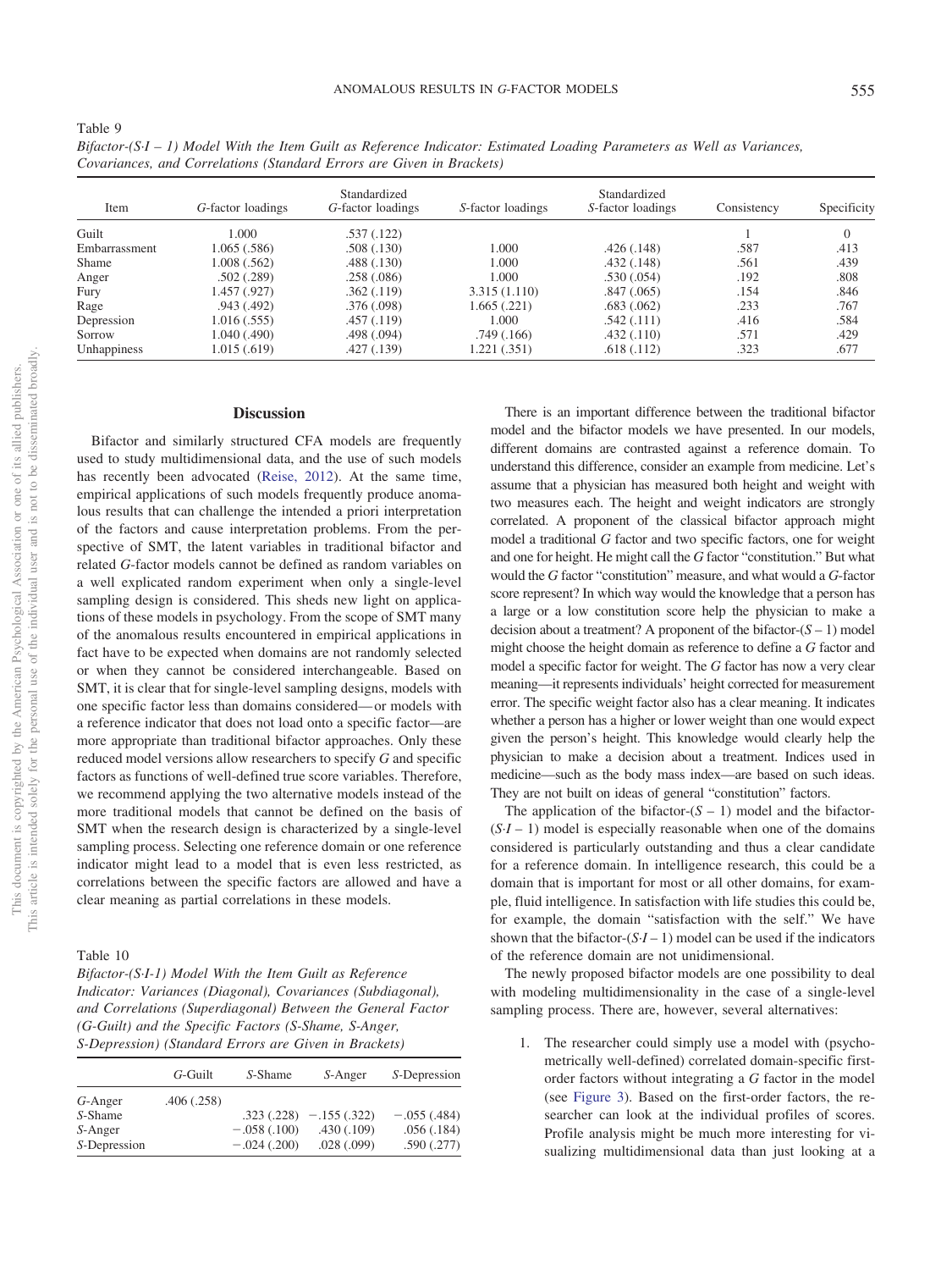single *G* factor (e.g., [von Steinbüchel, Lischetzke, Gurny,](#page-18-30) [& Eid, 2006\)](#page-18-30).

- 2. The researcher can measure the *G* factor more directly. For example, in life satisfaction research one could use items that directly target *general* life satisfaction (i.e., by using a general life satisfaction scale). The common factor pertaining to the general life satisfaction items could be integrated as an independent variable in a model with the specific factors as dependent variables. The regression residuals of the dependent factors would then be interpreted as specific factors in a *G* factor model. [Brunner et al. \(2010\)](#page-16-32) have shown how this idea can be applied to the assessment of academic self-concept. The self-assessed general academic self-concept factor is used as an independent variable in predicting the academic self-concept in different domains and domain-specific factors are defined as residual factors that are allowed to be correlated.
- 3. A *G* factor can be defined in a formative measurement model as a linear combination of the first-order domain-specific factors [\(Willoughby, Holochwost, Blanton, & Blair,](#page-19-10) [2014\)](#page-19-10). Because the first-order domain-specific factors (see [Figure 3\)](#page-2-2) are well-defined even in the case of a singlesampling process also any linear combination of the firstorder factors is well-defined. Principal component analysis is one way to obtain an optimal linear combination of first-order domains as a definition of a general factor. This idea of defining the *G*-factor as an emerging and not a latent property has gained increasing interest, for example, in modern theories of intelligence research. [Conway and](#page-16-33) Kovacs [\(2015\)](#page-16-33) give an up-to-date overview of new theoretical approaches of intelligence research that do not define a *G*-factor by a reflective measurement model—as is done in the traditional bifactor model— but by a formative measurement model. From the scope of stochastic measurement theory this seems to be a more appropriate definition if the research design is characterized by a single-level sampling process which is usually the case when different domains of intelligence are selected by theoretical assumptions.
- 4. Another possibility would be to take individual means across the first-order factor scores as a measure of *G* (aggregation approach). In this case a *G* factor also would have a clear meaning from the scope of view of stochastic measurement theory. This is usually done when test scores are defined by summing up item responses. If one takes the means, however, one has to make sure that this is reasonable. It requires, for example, that the factors are measured in the same metric. Taking the mean would also change the meaning of the *G* factor when adding or removing domains. [Haberman \(2007\)](#page-17-31) as well as [Reise, Bonifay, and Haviland](#page-18-31) [\(2013\)](#page-18-31) discuss in detail under which conditions it is reasonable to consider general and specific scale scores when multidimensionality is present and give helpful advice for deciding whether specific subscale scores are necessary in addition to general total scores. An alternative to just summing up observed scores is to define the mean of the

different first-order domain-specific factors as a latent variable in the model [\(Koch, Lochner, & Eid, in press;](#page-17-32) [Pohl &](#page-18-32) [Steyer, 2010\)](#page-18-32).

We think that traditional *G*-factor models, although very popular, might not be reasonable for all kinds of multidimensional constructs. From a pure data analytical point of view a general higher-order factor can always be modeled when the observed variables are positively correlated [\(Krijnen, 2004\)](#page-17-33), and there might be a strong temptation to represent such correlations by a general factor. From the scope of measurement theory, however, one has to give an answer to the question what such a factor means. What does an individual factor score tell us about the psychological state of an individual? If one cannot give a clear answer to this question, the assumption of a general factor might not be reasonable. In cases in which it is reasonable, however, a *G*-factor model can offer many interesting insights into the data structure. The alternative models proposed in this article might help researchers to find the most adequate model for their data.

# **Limitations**

Similar to all other testable psychometric models the models presented in this article are defined based on homogeneity assumptions that can be wrong in specific applications. For example, the bifactor- $(S - 1)$  model assumes that the indicators of the reference domain as well as the indicators of the specific-factors are unidimensional. This assumption can be violated in practical applications. In constructing items that should be analyzed with this model it is necessary to pay careful attention to developing unidimensional items. We have shown that the bifactor- $(S-I - 1)$  model can be used if the indicators of the reference domain are not unidimensional. However, this model is more prone to estimation problems if the indicators of the reference domain are strictly unidimensional. Therefore, it is necessary to think carefully about the covariance structures of the indicators one uses. Moreover, the models are not symmetrical and one has to select a reference domain and reference indicators. Also the fit of a model can change when different reference domains and indicators are selected. [Geiser et al. \(2008\)](#page-17-30) shows how the CTC(M-1) model of multitrait-multimethod research can be restricted in such a way that the fit does not depend of the reference method. This approach can be used in an analogous way for the bifactor- $(S - 1)$ model.

In the applications of the models a limited information estimation approach based on the polychoric correlations has been used. Because the specific factors in the new models can be correlated estimation methods for these models do not profit from dimension reduction (see [Cai et al., 2011,](#page-16-1) for a deeper discussion). Therefore, further research is needed to figure out under which conditions other estimation methods such as full information maximum likelihood can be applied to these models.

#### **References**

- <span id="page-15-1"></span>Balsamo, M., Romanelli, R., Innamorati, M., Ciccarese, G., Carlucci, L., & Saggino, A. (2013). The state–trait anxiety inventory: Shadows and lights on its construct validity. *Journal of Psychopathology and Behavioral Assessment, 35,* 475– 486. <http://dx.doi.org/10.1007/s10862-013-9354-5>
- <span id="page-15-0"></span>Beaujean, A. A., Parkin, J., & Parker, S. (2014). Comparing Cattell-Horn-Carroll factor models: Differences between bifactor and higher order factor models in predicting language achievement. *Psychological Assessment, 26,* 789 – 805. <http://dx.doi.org/10.1037/a0036745>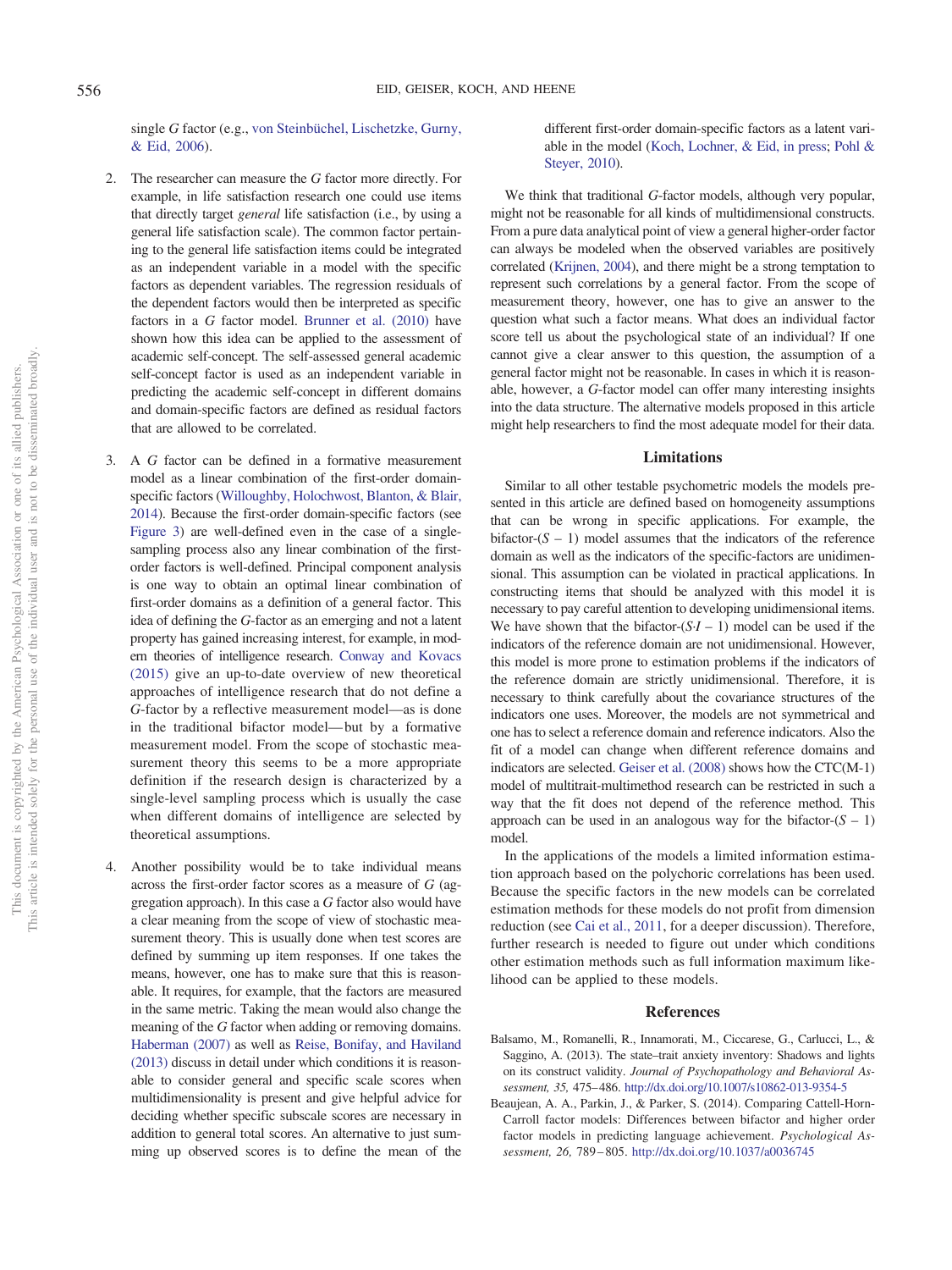- <span id="page-16-10"></span>Betts, K. S., Williams, G. M., Najman, J. M., Scott, J., & Alati, R. (2014). Exposure to stressful life events during pregnancy predicts psychotic experiences via behaviour problems in childhood. *Journal of Psychiatric Research, 59,* 132–139. <http://dx.doi.org/10.1016/j.jpsychires.2014.08.001>
- <span id="page-16-7"></span>Blanco, C., Rubio, J. M., Wall, M., Secades-Villa, R., Beesdo-Baum, K., & Wang, S. (2014). The latent structure and comorbidity patterns of generalized anxiety disorder and major depressive disorder: A national study. *Depression and Anxiety, 31,* 214 –222. [http://dx.doi.org/10.1002/](http://dx.doi.org/10.1002/da.22139) [da.22139](http://dx.doi.org/10.1002/da.22139)
- <span id="page-16-22"></span>Bollen, K. A. (1989). *Structural equations with latent variables*. New York, NY: Wiley. <http://dx.doi.org/10.1002/9781118619179>
- <span id="page-16-8"></span>Booth, T., Bastin, M. E., Penke, L., Maniega, S. M., Murray, C., Royle, N. A., . . . Deary, I. J. (2013). Brain white matter tract integrity and cognitive abilities in community-dwelling older people: The Lothian Birth Cohort, 1936. *Neuropsychology, 27,* 595– 607. [http://dx.doi.org/10](http://dx.doi.org/10.1037/a0033354) [.1037/a0033354](http://dx.doi.org/10.1037/a0033354)
- <span id="page-16-17"></span>Brouwer, D., Meijer, R. R., & Zevalkink, J. (2013). On the factor structure of the Beck Depression Inventory-II: G is the key. *Psychological Assessment, 25,* 136 –145. <http://dx.doi.org/10.1037/a0029228>
- <span id="page-16-5"></span>Brown, A. R., Finney, S. J., & France, M. K. (2011). Using the bifactor model to assess the dimensionality of the Hong Psychological Reactance Scale. *Educational and Psychological Measurement*, 71, 170-185. <http://dx.doi.org/10.1177/0013164410387378>
- <span id="page-16-32"></span>Brunner, M., Keller, U., Dierendonck, C., Reichert, M., Ugen, S., Fischbach, A., & Martin, R. (2010). The structure of academic self-concepts revisited: The nested Marsh/Shavelson model. *Journal of Educational Psychology, 102,* 964 –981. <http://dx.doi.org/10.1037/a0019644>
- <span id="page-16-3"></span>Brunner, M., Nagy, G., & Wilhelm, O. (2012). A tutorial on hierarchically structured constructs. *Journal of Personality, 80,* 796 – 846. [http://dx.doi](http://dx.doi.org/10.1111/j.1467-6494.2011.00749.x) [.org/10.1111/j.1467-6494.2011.00749.x](http://dx.doi.org/10.1111/j.1467-6494.2011.00749.x)
- <span id="page-16-21"></span>Burke, J. D., Boylan, K., Rowe, R., Duku, E., Stepp, S. D., Hipwell, A. E., & Waldman, I. D. (2014). Identifying the irritability dimension of ODD: Application of a modified bifactor model across five large community samples of children. *Journal of Abnormal Psychology*, 123, 841-851. <http://dx.doi.org/10.1037/a0037898>
- <span id="page-16-11"></span>Burns, A., Höfer, S., Curry, P., Sexton, E., & Doyle, F. (2014). Revisiting the dimensionality of the Hospital Anxiety and Depression Scale in an international sample of patients with ischaemic heart disease. *Journal of Psychosomatic Research, 77,* 116 –121. [http://dx.doi.org/10.1016/j](http://dx.doi.org/10.1016/j.jpsychores.2014.05.005) [.jpsychores.2014.05.005](http://dx.doi.org/10.1016/j.jpsychores.2014.05.005)
- <span id="page-16-12"></span>Burns, G. L., de Moura, M. A., Beauchaine, T. P., & McBurnett, K. (2014). Bifactor latent structure of ADHD/ODD symptoms: Predictions of dualpathway/trait-impulsivity etiological models of ADHD. *Journal of Child Psychology and Psychiatry, and Allied Disciplines, 55,* 393– 401. [http://](http://dx.doi.org/10.1111/jcpp.12165) [dx.doi.org/10.1111/jcpp.12165](http://dx.doi.org/10.1111/jcpp.12165)
- <span id="page-16-14"></span>Byrd, A. L., Kahn, R. E., & Pardini, D. A. (2013). A validation of the inventory of callous-unemotional traits in a community sample of young adult males. *Journal of Psychopathology and Behavioral Assessment, 35,* 20 –34. <http://dx.doi.org/10.1007/s10862-012-9315-4>
- <span id="page-16-19"></span>Cai, H. (2013). Partial dictation as a measure of EFL listening proficiency: Evidence from confirmatory factor analysis. *Language Testing, 30,* 177–199. <http://dx.doi.org/10.1177/0265532212456833>
- <span id="page-16-4"></span>Cai, L. (2010). A two-tier full-information item factor analysis model with applications. *Psychometrika, 75,* 581– 612. [http://dx.doi.org/10.1007/](http://dx.doi.org/10.1007/s11336-010-9178-0) [s11336-010-9178-0](http://dx.doi.org/10.1007/s11336-010-9178-0)
- <span id="page-16-25"></span>Cai, L. (2015). Lord-Wingersky algorithm version 2.0 for hierarchical item factor models with applications in test scoring, scale alignment, and model fit testing. *Psychometrika, 80,* 535–559. [http://dx.doi.org/10](http://dx.doi.org/10.1007/s11336-014-9411-3) [.1007/s11336-014-9411-3](http://dx.doi.org/10.1007/s11336-014-9411-3)
- <span id="page-16-1"></span>Cai, L., Yang, J. S., & Hansen, M. (2011). Generalized full-information item bifactor analysis. *Psychological Methods, 16,* 221–248. [http://dx](http://dx.doi.org/10.1037/a0023350) [.doi.org/10.1037/a0023350](http://dx.doi.org/10.1037/a0023350)
- <span id="page-16-9"></span>Cham, H., Hughes, J. N., West, S. G., & Im, M. H. (2014). Assessment of adolescents' motivation for educational attainment. *Psychological Assessment, 26,* 642– 659. <http://dx.doi.org/10.1037/a0036213>
- <span id="page-16-0"></span>Chen, F. F., Jing, Y., Hayes, A., & Lee, J. M. (2013). Two concepts or two approaches? A bifactor analysis of psychological and subjective wellbeing. *Journal of Happiness Studies, 14,* 1033–1068. [http://dx.doi.org/](http://dx.doi.org/10.1007/s10902-012-9367-x) [10.1007/s10902-012-9367-x](http://dx.doi.org/10.1007/s10902-012-9367-x)
- <span id="page-16-6"></span>Chen, F. F., West, S. G., & Sousa, K. H. (2006). A comparison of bifactor and second-order models of quality of life. *Multivariate Behavioral Research, 41,* 189 –225. [http://dx.doi.org/10.1207/s15327906mbr4102\\_5](http://dx.doi.org/10.1207/s15327906mbr4102_5)
- <span id="page-16-26"></span>Cho, S.-J., Cohen, A., & Kim, S. (2014). A mixture group bifactor model for binary responses. *Structural Equation Modeling, 21,* 375–395. [http://](http://dx.doi.org/10.1080/10705511.2014.915371) [dx.doi.org/10.1080/10705511.2014.915371](http://dx.doi.org/10.1080/10705511.2014.915371)
- <span id="page-16-16"></span>Colwell, N., Gordon, R. A., Fujimoto, K., Kaestner, R., & Korenman, S. (2013). New evidence on the validity of the Arnett Caregiver interaction scale: Results from the early childhood longitudinal study-birth cohort. *Early Childhood Research Quarterly, 28,* 218 –233. [http://dx.doi.org/10](http://dx.doi.org/10.1016/j.ecresq.2012.12.004) [.1016/j.ecresq.2012.12.004](http://dx.doi.org/10.1016/j.ecresq.2012.12.004)
- <span id="page-16-33"></span>Conway, A. R. A, & Kovacs, K. (2015). New and emerging models of human intelligence. *Wiley Interdisciplinary Reviews: Cognitive Science, 6,* 419 – 426.
- <span id="page-16-23"></span>Cronbach, L. J., Gleser, G. C., Nanda, H., & Rajaratnam, N. (1972). *The dependability of behavioral measurements: Theory of generalizability for scores and profiles*. New York, NY: Wiley.
- <span id="page-16-20"></span>Davidson, M. M., Gervais, S. J., Canivez, G. L., & Cole, B. P. (2013). A psychometric examination of the Interpersonal Sexual Objectification Scale among college men. *Journal of Counseling Psychology, 60,* 239 – 250. <http://dx.doi.org/10.1037/a0032075>
- <span id="page-16-15"></span>Deemer, D. E., Smith, J. L., Thoman, D. B., & Chase, J. P. (2014). Precision in career motivation assessment: Testing the subjective science attitude change measures. *Journal of Career Assessment, 22,* 489 –504. <http://dx.doi.org/10.1177/1069072713498683>
- <span id="page-16-27"></span>DeMars, C. E. (2006). Application of the bi-factor multidimensional item response theory model to testlet-based tests. *Journal of Educational Measurement, 43,* 145–168. [http://dx.doi.org/10.1111/j.1745-3984.2006](http://dx.doi.org/10.1111/j.1745-3984.2006.00010.x) [.00010.x](http://dx.doi.org/10.1111/j.1745-3984.2006.00010.x)
- <span id="page-16-28"></span>DeMars, C. E. (2013). A tutorial on interpreting bifactor model scores. *International Journal of Testing, 13,* 354 –378. [http://dx.doi.org/10](http://dx.doi.org/10.1080/15305058.2013.799067) [.1080/15305058.2013.799067](http://dx.doi.org/10.1080/15305058.2013.799067)
- <span id="page-16-18"></span>DeSousa, D. A., Zibetti, M. R., Trentini, C. M., Koller, S. H., Manfro, G. G., & Salum, G. A. (2014). Screen for child anxiety related emotional disorders: Are subscale scores reliable? A bifactor model analysis. *Journal of Anxiety Disorders, 28,* 966 –970. [http://dx.doi.org/10.1016/j](http://dx.doi.org/10.1016/j.janxdis.2014.10.002) [.janxdis.2014.10.002](http://dx.doi.org/10.1016/j.janxdis.2014.10.002)
- <span id="page-16-13"></span>DiStefano, C., Greer, F. W., & Kamphaus, R. W. (2013). Multifactor modeling of emotional and behavioral risk of preschool-age children. *Psychological Assessment, 25,* 467– 476. [http://dx.doi.org/10.1037/](http://dx.doi.org/10.1037/a0031393) [a0031393](http://dx.doi.org/10.1037/a0031393)
- <span id="page-16-2"></span>Eid, M. (1996). Longitudinal confirmatory factor analysis for polytomous item responses: Model definition and model selection on the basis of stochastic measurement theory. *Methods of Psychological Research— Online, 1,* 65– 85.
- <span id="page-16-29"></span>Eid, M., & Diener, E. (2004). Global judgments of subjective well-being: Situational variability and long-term stability. *Social Indicators Research, 65,* 245–277. [http://dx.doi.org/10.1023/B:SOCI.0000003801](http://dx.doi.org/10.1023/B:SOCI.0000003801.89195.bc) [.89195.bc](http://dx.doi.org/10.1023/B:SOCI.0000003801.89195.bc)
- <span id="page-16-24"></span>Eid, M., & Koch, T. (2014). The meaning of higher-order factors in reflective measurement models. *Measurement, 12,* 96 –101.
- <span id="page-16-30"></span>Eid, M., Lischetzke, T., Nussbeck, F. W., & Trierweiler, L. I. (2003). Separating trait effects from trait-specific method effects in multitraitmultimethod models: A multiple-indicator CT-C(M-1) model. *Psychological Methods, 8,* 38 – 60. <http://dx.doi.org/10.1037/1082-989X.8.1.38>
- <span id="page-16-31"></span>Eid, M., Nussbeck, F. W., Geiser, C., Cole, D. A., Gollwitzer, M., & Lischetzke, T. (2008). Structural equation modeling of multitrait-multimethod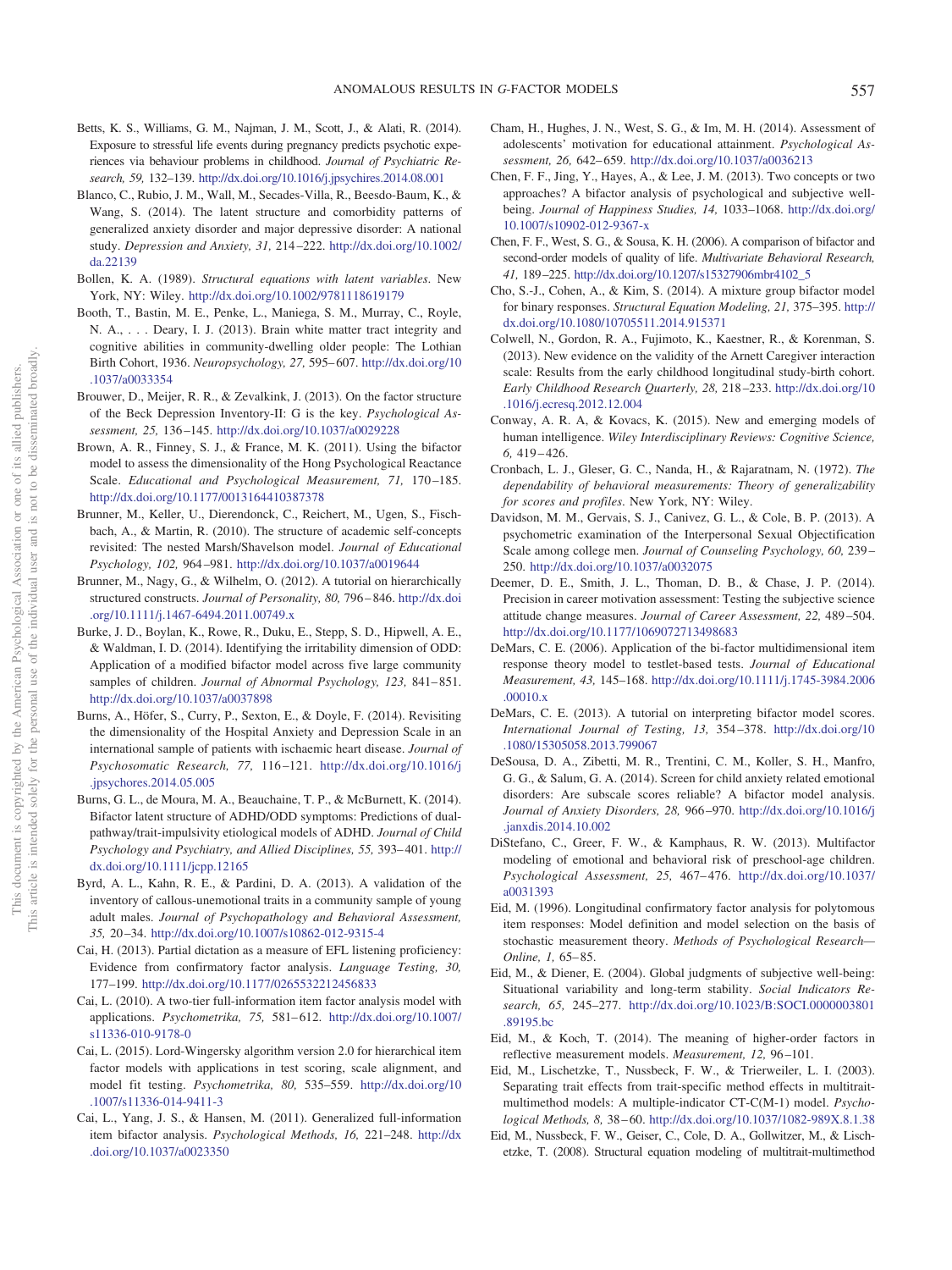data: Different models for different types of methods. *Psychological Methods, 13,* 230 –253. <http://dx.doi.org/10.1037/a0013219>

- <span id="page-17-19"></span>Eid, M., & Schmidt, K. (2014). *Testtheorie und Testkonstruktion* [Test theory and test construction]. Göttingen, Germany: Hogrefe.
- <span id="page-17-28"></span>Eid, M., Schneider, C., & Schwenkmezger, P. (1999). Do you feel better or worse? On the validity of perceived deviations of mood states from mood traits. *European Journal of Personality, 13,* 283– 306. [http://dx.doi.org/10.1002/\(SICI\)1099-0984\(199907/08\)13:](http://dx.doi.org/10.1002/%28SICI%291099-0984%28199907/08%2913:4%3C283::AID-PER341%3E3.0.CO;2-0) 4<[283::AID-PER341](http://dx.doi.org/10.1002/%28SICI%291099-0984%28199907/08%2913:4%3C283::AID-PER341%3E3.0.CO;2-0)>3.0.CO;2-0
- <span id="page-17-0"></span>Garin, O., Ferrer, M., Pont, À., Wiklund, I., Van Ganse, E., Vilagut, G.,... Alonso, J. (2013). Evidence on the global measurement model of the Minnesota Living with Heart Failure Questionnaire. *Quality of Life Research, 22,* 2675–2684. <http://dx.doi.org/10.1007/s11136-013-0383-z>
- <span id="page-17-5"></span>Gavett, B. E., Crane, P. K., & Dams-O'Connor, K. (2013). Bi-factor analyses of the brief test of adult cognition by telephone. *NeuroRehabilitation, 32,* 253–265.
- <span id="page-17-30"></span>Geiser, C., Eid, M., & Nussbeck, F. W. (2008). On the meaning of the latent variables in the CT-C(M-1) model: A comment on Maydeu-Olivares and Coffman (2006). *Psychological Methods, 13,* 49 –57. [http://](http://dx.doi.org/10.1037/1082-989X.13.1.49) [dx.doi.org/10.1037/1082-989X.13.1.49](http://dx.doi.org/10.1037/1082-989X.13.1.49)
- <span id="page-17-22"></span>Gibbons, R. D., Bock, R. D., Hedeker, D., Weiss, D., Segawa, E., Bhaumik, D. K.,... Stover, A. (2007). Full-information item bi-factor analysis of graded response data. *Applied Psychological Measurement, 31,* 4 –19. <http://dx.doi.org/10.1177/0146621606289485>
- <span id="page-17-23"></span>Gibbons, R. D., & Hedeker, D. R. (1992). Full-information item bifactor analysis. *Psychometrika, 57,* 423– 436. [http://dx.doi.org/10.1007/](http://dx.doi.org/10.1007/BF02295430) [BF02295430](http://dx.doi.org/10.1007/BF02295430)
- <span id="page-17-7"></span>Gomez, R. (2013). Depression anxiety stress scales: Factor structure and differential item functioning across women and men. *Personality and Individual Differences, 54,* 687– 691. [http://dx.doi.org/10.1016/j.paid](http://dx.doi.org/10.1016/j.paid.2012.11.025) [.2012.11.025](http://dx.doi.org/10.1016/j.paid.2012.11.025)
- <span id="page-17-9"></span>Gomez, R., Kyriakides, C., & Devlin, E. (2014). Attention-deficit/ Hyperactivity disorder symptoms in an adult sample: Associations with Rothbarth's temperament dimensions. *Personality and Individual Differences, 60,* 73–78. <http://dx.doi.org/10.1016/j.paid.2013.12.023>
- <span id="page-17-13"></span>Grygiel, P., Humenny, G., Rebisz, S., Switaj, P., & Sikorska, J. (2013). Validating the Polish adaptation on the 11-item De Jong Gierveld loneliness scale. *European Journal of Psychological Assessment, 29,* 129 –139. <http://dx.doi.org/10.1027/1015-5759/a000130>
- <span id="page-17-2"></span>Gustafsson, J. E., & Balke, G. (1993). General and specific abilities as predictors of school achievement. *Multivariate Behavioral Research, 28,* 407– 434. [http://dx.doi.org/10.1207/s15327906mbr2804\\_2](http://dx.doi.org/10.1207/s15327906mbr2804_2)
- <span id="page-17-31"></span>Haberman, S. J. (2007). When can subscores have value? *Journal of Educational and Behavioral Statistics, 33,* 204 –229. [http://dx.doi.org/](http://dx.doi.org/10.3102/1076998607302636) [10.3102/1076998607302636](http://dx.doi.org/10.3102/1076998607302636)
- <span id="page-17-16"></span>Hamre, B., Hatfield, B., Pianta, R., & Jamil, F. (2014). Evidence for general and domain-specific elements of teacher-child interactions: Associations with preschool children's development. *Child Development, 85,* 1257–1274. <http://dx.doi.org/10.1111/cdev.12184>
- <span id="page-17-24"></span>Han, K. T., & Paek, I. (2014). A review of commercial software packages for multidimensional IRT modeling. *Applied Psychological Measurement, 38,* 486 – 498. <http://dx.doi.org/10.1177/0146621614536770>
- <span id="page-17-18"></span>Hays, W. L. (1994). *Statistics* (5th ed.). New York, NY: Harcourt College Publishers.
- <span id="page-17-1"></span>Holzinger, K., & Swineford, F. (1937). The bi-factor method. *Psychometrika, 2,* 41–54. <http://dx.doi.org/10.1007/BF02287965>
- <span id="page-17-21"></span>Hunter, J. E. (1968). Probabilistic foundations for coefficients of generalizability. *Psychometrika, 33,* 1–18. [http://dx.doi.org/10.1007/](http://dx.doi.org/10.1007/BF02289672) [BF02289672](http://dx.doi.org/10.1007/BF02289672)
- <span id="page-17-12"></span>Hyland, P., Shevlin, M., Adamson, G., & Boduszek, D. (2013). The factor structure and composite reliability of the profile of emotional distress. *Cognitive Behaviour Therapy, 6,* 1–2.
- <span id="page-17-25"></span>Jeon, M., Rijmen, F., & Rabe-Hesketh, S. (2013). Modeling differential item functioning using a generalization of the multiple-group bifactor

model. *Journal of Educational and Behavioral Statistics, 38,* 32– 60. <http://dx.doi.org/10.3102/1076998611432173>

- <span id="page-17-26"></span>Jeon, M., Rijmen, F., & Rabe-Hesketh, S. (2014). Flexible item response theory modeling with FLIRT. *Applied Psychological Measurement, 38,* 404 – 405. <http://dx.doi.org/10.1177/0146621614524982>
- <span id="page-17-11"></span>Jonason, P. K., Kaufman, S. B., Webster, G. D., & Geher, G. (2013). What lies beneath the dark triad dirty dozen: Varied relations with the big five. *Individual Differences Research, 11,* 81–90.
- <span id="page-17-14"></span>Kóbor, A., Takács, A., & Urbán, R. (2013). The bifactor model of the strengths and difficulties questionnaire. *European Journal of Psychological Assessment, 29,* 299 –307. <http://dx.doi.org/10.1027/1015-5759/a000160>
- <span id="page-17-32"></span>Koch, T., Lochner, K., & Eid, M. (in press). Multitrait-multimethodanalysis: The psychometric foundation of CFA-MTMM models. In P. Irwing, T. Booth, & D. Hughes (Eds.), *The Wiley handbook of psychometric testing*. London, UK: Wiley.
- <span id="page-17-29"></span>Koch, T., Schultze, M., Jeon, M., Nussbeck, F. W., Praetorius, A.-K., & Eid, M. (2016). A cross-classified CFA-MTMM model for structurally different and non-independent interchangeable methods. *Multivariate Behavioral Research, 51,* 67– 85. [http://dx.doi.org/10.1080/00273171](http://dx.doi.org/10.1080/00273171.2015.1101367) [.2015.1101367](http://dx.doi.org/10.1080/00273171.2015.1101367)
- <span id="page-17-33"></span>Krijnen, W. P. (2004). Positive loadings and factor correlations from positive covariance matrices. *Psychometrika, 69,* 655– 660. [http://dx.doi](http://dx.doi.org/10.1007/BF02289861) [.org/10.1007/BF02289861](http://dx.doi.org/10.1007/BF02289861)
- <span id="page-17-17"></span>Levant, R. F., Hall, R. J., & Rankin, T. J. (2013). Male Role Norms Inventory-Short Form (MRNI-SF): Development, confirmatory factor analytic investigation of structure, and measurement invariance across gender. *Journal of Consulting Psychology, 60,* 228 –238. [http://dx.doi](http://dx.doi.org/10.1037/a0031545) [.org/10.1037/a0031545](http://dx.doi.org/10.1037/a0031545)
- <span id="page-17-27"></span>Liu, Y., & Thissen, D. (2014). Comparing score tests and other local dependence diagnostics for the graded response model. *The British Journal of Mathematical and Statistical Psychology, 67,* 496 –513. <http://dx.doi.org/10.1111/bmsp.12030>
- <span id="page-17-15"></span>Lo Coco, A., Ingoglia, S., & Lundqvist, L.-O. (2014). The assessment of susceptibility to emotional contagion: A contribution to the Italian adaptation of the emotional contagion scale. *Journal of Nonverbal Behavior, 38,* 67– 87. <http://dx.doi.org/10.1007/s10919-013-0166-9>
- <span id="page-17-8"></span>Luciano, J. V., Barrada, J. R., Aguado, J., Osma, J., & García-Campayo, J. (2014). Bifactor analysis and construct validity of the HADS: A crosssectional and longitudinal study in fibromyalgia patients. *Psychological Assessment, 26,* 395– 406. <http://dx.doi.org/10.1037/a0035284>
- <span id="page-17-20"></span>Mellenbergh, G. J. (1994). Generalized linear item response theory. *Psychological Bulletin, 115,* 300 –307. [http://dx.doi.org/10.1037/0033-2909](http://dx.doi.org/10.1037/0033-2909.115.2.300) [.115.2.300](http://dx.doi.org/10.1037/0033-2909.115.2.300)
- <span id="page-17-10"></span>Mészáros, V., Adám, S., Szabó, M., Szigeti, R., & Urbán, R. (2014). The bifactor model of the Maslach Burnout Inventory-Human Services Survey (MBI-HSS)—An alternative measurement model of burnout. *Stress and Health, 30,* 82– 88. <http://dx.doi.org/10.1002/smi.2481>
- <span id="page-17-6"></span>Meyer, J. F., & Brown, T. A. (2013). Psychometric evaluation of the thought-action fusion scale in a large clinical sample. *Assessment, 20,* 764 –775. <http://dx.doi.org/10.1177/1073191112436670>
- <span id="page-17-34"></span>Millsap, R. E., & Yun-Tein, J. (2004). Assessing factorial invariance in ordered- categorical measures. *Multivariate Behavioral Research, 39,* 479 –515. [http://dx.doi.org/10.1207/S15327906MBR3903\\_4](http://dx.doi.org/10.1207/S15327906MBR3903_4)
- <span id="page-17-3"></span>Mulaik, S. A., & Quartetti, D. A. (1997). First order or higher order general factor? *Structural Equation Modeling, 4,* 193–211. [http://dx.doi.org/10](http://dx.doi.org/10.1080/10705519709540071) [.1080/10705519709540071](http://dx.doi.org/10.1080/10705519709540071)
- <span id="page-17-4"></span>Muntinga, M. E., Mokkink, L. B., Knol, D. L., Nijpels, G., & Jansen, A. P. D. (2014). Measurement properties of the Client-centered Care Questionnaire (CCCQ): Factor structure, reliability and validity of a questionnaire to assess self-reported client-centeredness of home care services in a population of frail, older people. *Quality of Life Research, 23,* 2063–2072. <http://dx.doi.org/10.1007/s11136-014-0650-7>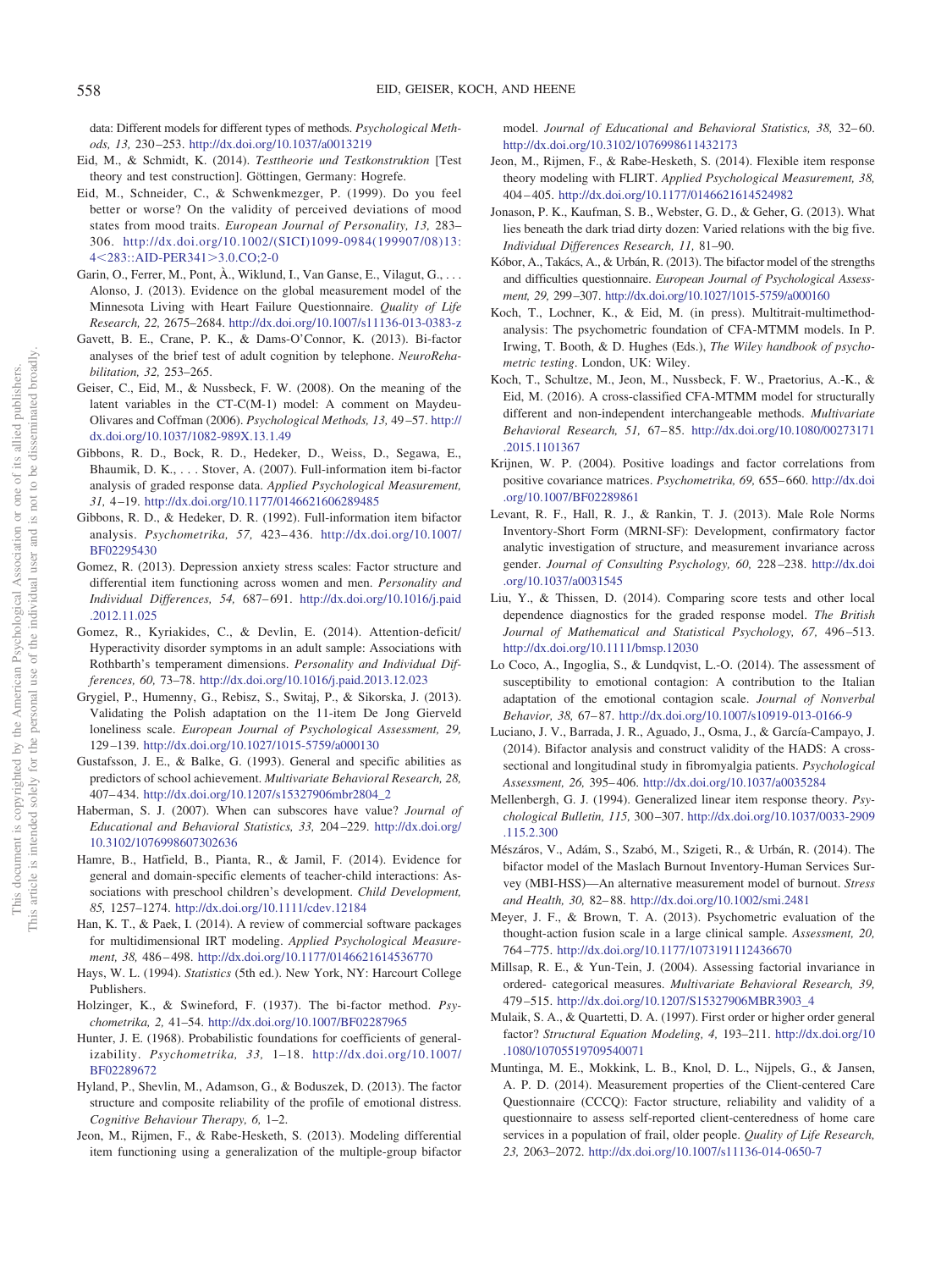- <span id="page-18-35"></span>Muthén, B. O. (1984). A general structural equation model with dichotomous, ordered categorical and continuous latent variable indicators. *Psychometrika, 49,* 115–132. <http://dx.doi.org/10.1007/BF02294210>
- <span id="page-18-29"></span>Muthén, L. K., & Muthén, B. O. (1998 –2012). *Mplus user's guide* (7th ed.). Los Angeles, CA: Author.
- <span id="page-18-8"></span>Norwalk, K. E., DiPerna, J. C., & Lei, P. W. (2014). Confirmatory factor analysis of the early arithmetic, reading, and learning indicators. *Journal of School Psychology, 52,* 83–96. <http://dx.doi.org/10.1016/j.jsp.2013.11.006>
- <span id="page-18-21"></span>Novick, M. R. (1966). The axioms and principal results of classical test theory. *Journal of Mathematical Psychology, 3,* 1–18. [http://dx.doi.org/](http://dx.doi.org/10.1016/0022-2496%2866%2990002-2) [10.1016/0022-2496\(66\)90002-2](http://dx.doi.org/10.1016/0022-2496%2866%2990002-2)
- <span id="page-18-26"></span>Nussbeck, F. W., Eid, M., Geiser, C., Courvoisier, D. S., & Lischetzke, T. (2009). A CTC(M–1) model for different types of raters. *Methodology, 5,* 88 –98. <http://dx.doi.org/10.1027/1614-2241.5.3.88>
- <span id="page-18-27"></span>Nussbeck, F. W., Eid, M., & Lischetzke, T. (2006). Analyzing MTMM data with SEM for ordinal variables applying the WLSMV-estimator: What is the sample size needed for valid results? *The British Journal of Mathematical and Statistical Psychology, 59,* 195–213. [http://dx.doi](http://dx.doi.org/10.1348/000711005X67490) [.org/10.1348/000711005X67490](http://dx.doi.org/10.1348/000711005X67490)
- <span id="page-18-12"></span>Olatunji, B. O., Ebesutani, C., Haidt, J., & Sawchuk, C. N. (2014). Specificity of disgust domains in the prediction of contamination anxiety and avoidance: A multimodal examination. *Behavior Therapy, 45,* 469 – 481. <http://dx.doi.org/10.1016/j.beth.2014.02.006>
- <span id="page-18-14"></span>Park, M.-H., Dimitrov, D. M., Das, A., & Gichuru, M. (2014). The teacher efficacy for inclusive practices (TEIP) scale: Dimensionality and factor structure. *Journal of Research in Special Educational Needs*. Advance online publication. <http://dx.doi.org/10.1111/1471-3802.12047>
- <span id="page-18-32"></span>Pohl, S., & Steyer, R. (2010). Modeling common traits and method effects in multitrait-multimethod analysis. *Multivariate Behavioral Research, 45,* 45–72. <http://dx.doi.org/10.1080/00273170903504729>
- <span id="page-18-15"></span>Primi, R., Rocha da Silva, M. C., Rodrigues, P., Muniz, M., & Almeida, L. S. (2013). The use of the bi-factor model to test the unidimensionality of a battery of reasoning tests. *Psicothema, 25,* 115–122.
- <span id="page-18-1"></span>Reise, S. P. (2012). The rediscovery of the bifactor measurement models. *Multivariate Behavioral Research, 47,* 667– 696. [http://dx.doi.org/10](http://dx.doi.org/10.1080/00273171.2012.715555) [.1080/00273171.2012.715555](http://dx.doi.org/10.1080/00273171.2012.715555)
- <span id="page-18-31"></span>Reise, S. P., Bonifay, W. E., & Haviland, M. G. (2013). Scoring and modeling psychological measures in the presence of multidimensionality. *Journal of Personality Assessment, 95,* 129 –140. [http://dx.doi.org/](http://dx.doi.org/10.1080/00223891.2012.725437) [10.1080/00223891.2012.725437](http://dx.doi.org/10.1080/00223891.2012.725437)
- <span id="page-18-5"></span>Reise, S. P., Moore, T. M., & Haviland, M. G. (2010). Bifactor models and rotations: Exploring the extent to which multidimensional data yield univocal scale scores. *Journal of Personality Assessment, 92,* 544 –559. <http://dx.doi.org/10.1080/00223891.2010.496477>
- <span id="page-18-6"></span>Reise, S. P., Moore, T. M., & Maydeu-Olivares, A. (2011). Targeted bifactor rotations and assessing the impact of model violations on the parameters of unidimensional and bifactor models. *Educational and Psychological Measurement, 71,* 684 –711. [http://dx.doi.org/10.1177/](http://dx.doi.org/10.1177/0013164410378690) [0013164410378690](http://dx.doi.org/10.1177/0013164410378690)
- <span id="page-18-7"></span>Rijmen, F. (2010). Formal relations and an empirical comparison among the bi-factor, the testlet, and a second-order multidimensional IRT model. *Journal of Educational Measurement, 47,* 361–372.
- <span id="page-18-33"></span>Samejima, F. (1969). *Estimation of latent ability using a response pattern of graded scores*. Richmond, VA: Psychometric Society.
- <span id="page-18-11"></span>Silvia, P. J., Beaty, R., & Nusbaum, E. (2013). Verbal fluency and creativity: General and specific contributions of broad retrieval ability (Gr) factors to divergent thinking. *Intelligence, 41,* 328 –340. [http://dx](http://dx.doi.org/10.1016/j.intell.2013.05.004) [.doi.org/10.1016/j.intell.2013.05.004](http://dx.doi.org/10.1016/j.intell.2013.05.004)
- <span id="page-18-0"></span>Spearman, C. (1904). "General intelligence" objectively determined and measured. *The American Journal of Psychology, 15,* 201–293. [http://dx](http://dx.doi.org/10.2307/1412107) [.doi.org/10.2307/1412107](http://dx.doi.org/10.2307/1412107)
- <span id="page-18-18"></span>Steyer, R. (1988). Conditional expectations: An introduction to the concept and its applications in empirical sciences. *Methodika, 2,* 53–78.
- <span id="page-18-4"></span>Steyer, R. (1989). Models of classical psychometric test theory as stochastic measurement models: Representation, uniqueness, meaningfulness, identifiability, and testability. *Methodika, 3,* 25– 60.
- <span id="page-18-22"></span>Steyer, R., & Eid, M. (2001). *Messen und Testen* [Measurement and testing]. Berlin, Germany: Springer. [http://dx.doi.org/10.1007/978-3-](http://dx.doi.org/10.1007/978-3-642-56924-1) [642-56924-1](http://dx.doi.org/10.1007/978-3-642-56924-1)
- <span id="page-18-25"></span>Steyer, R., Ferring, D., & Schmitt, M. J. (1992). States and traits in psychological assessment. *European Journal of Psychological Assessment, 8,* 79 –98.
- <span id="page-18-23"></span>Steyer, R., Mayer, A., Geiser, C., & Cole, D. A. (2015). A theory of states and traits—Revised. *Annual Review of Clinical Psychology, 11,* 71–98. <http://dx.doi.org/10.1146/annurev-clinpsy-032813-153719>
- <span id="page-18-24"></span>Steyer, R., Schmitt, M., & Eid, M. (1999). Latent state-trait theory and research in personality and individual differences. *European Journal of Personality, 13,* 389 – 408. [http://dx.doi.org/10.1002/\(SICI\)1099-](http://dx.doi.org/10.1002/%28SICI%291099-0984%28199909/10%2913:5%3C389::AID-PER361%3E3.0.CO;2-A) [0984\(199909/10\)13:5](http://dx.doi.org/10.1002/%28SICI%291099-0984%28199909/10%2913:5%3C389::AID-PER361%3E3.0.CO;2-A)<389::AID-PER361>3.0.CO;2-A
- <span id="page-18-17"></span>Tackett, J. L., Daoud, S. L. S. B., De Bolle, M., & Burt, S. A. (2013). Is relational aggression part of the externalizing spectrum? A bifactor model of youth antisocial behavior. *Aggressive Behavior, 39,* 149 –159. <http://dx.doi.org/10.1002/ab.21466>
- <span id="page-18-10"></span>Tackett, J. L., Lahey, B. B., van Hulle, C., Waldman, I., Krueger, R. F., & Rathouz, P. J. (2013). Common genetic influences on negative emotionality and a general psychopathology factor in childhood and adolescence. *Journal of Abnormal Psychology, 122,* 1142–1153. [http://dx.doi](http://dx.doi.org/10.1037/a0034151) [.org/10.1037/a0034151](http://dx.doi.org/10.1037/a0034151)
- <span id="page-18-34"></span>Takane, Y., & de Leeuw, J. (1987). On the relationship between item response theory and factor analysis of discretized variables. *Psychometrika, 52,* 393– 408. <http://dx.doi.org/10.1007/BF02294363>
- <span id="page-18-28"></span>Trierweiler, L. I., Eid, M., & Lischetzke, T. (2002). The structure of emotional expressivity: Each emotion counts. *Journal of Personality and Social Psychology, 82,* 1023–1040. [http://dx.doi.org/10.1037/0022-](http://dx.doi.org/10.1037/0022-3514.82.6.1023) [3514.82.6.1023](http://dx.doi.org/10.1037/0022-3514.82.6.1023)
- <span id="page-18-16"></span>Tripp, M. K., Diamond, P. M., Vernon, S. W., Swank, P. R., Dolan Mullen, P., & Gritz, E. R. (2013). Measures of parents' self-efficacy and perceived barriers to children's sun protection: Construct validity and reliability in melanoma survivors. *Health Education Research, 28,* 828 – 842. <http://dx.doi.org/10.1093/her/cys114>
- <span id="page-18-2"></span>Urbán, R., Kun, B., Farkas, J., Paksi, B., Kökönyei, G., Unoka, Z.,... Demetrovics, Z. (2014). Bifactor structural model of symptom checklists: SCL-90-R and Brief Symptom Inventory (BSI) in a non-clinical community sample. Psychiatry Research, 216, 146-154. [http://dx.doi](http://dx.doi.org/10.1016/j.psychres.2014.01.027) [.org/10.1016/j.psychres.2014.01.027](http://dx.doi.org/10.1016/j.psychres.2014.01.027)
- <span id="page-18-13"></span>Varni, J. W., Beaujean, A. A., & Limbers, C. A. (2013). Factorial invariance of pediatric patient self-reported fatigue across age and gender: A multigroup confirmatory factor analysis approach utilizing the PedsQL™ Multidimensional Fatigue Scale. *Quality of Life Research: An International Journal of Quality of Life Aspects of Treatment, Care and Rehabilitation, 22,* 2581–2594. <http://dx.doi.org/10.1007/s11136-013-0370-4>
- <span id="page-18-30"></span>von Steinbüchel, N., Lischetzke, T., Gurny, M., & Eid, M. (2006). Assessing quality of life in older people: Psychometric properties of the WHOQOL-BREF. *European Journal of Ageing, 3,* 116 –122. [http://dx](http://dx.doi.org/10.1007/s10433-006-0024-2) [.doi.org/10.1007/s10433-006-0024-2](http://dx.doi.org/10.1007/s10433-006-0024-2)
- <span id="page-18-3"></span>Wainer, H., Bradlow, E. T., & Wang, X. (2007). *Testlet response theory and its applications*. New York, NY: Cambridge University Press. <http://dx.doi.org/10.1017/CBO9780511618765>
- <span id="page-18-20"></span>Watkins, M. W., & Beaujean, A. A. (2014). Bifactor structure of the Wechsler preschool and primary scale of intelligence— 4th ed. *School Psychology Quarterly, 29,* 52– 63. <http://dx.doi.org/10.1037/spq0000038>
- <span id="page-18-9"></span>Watters, C. A., Keefer, K. V., Kloosterman, P. H., Summerfeldt, L. J., & Parker, J. D. A. (2013). Examining the structure of the internet addiction test in adolescents: A bifactor approach. *Computers in Human Behavior, 29,* 2294 –2302. <http://dx.doi.org/10.1016/j.chb.2013.05.020>
- <span id="page-18-19"></span>Weise, C., Kleinstäuber, M., Hesser, H., Westin, V. Z., & Andersson, G. (2013). Acceptance of tinnitus: Validation of the tinnitus acceptance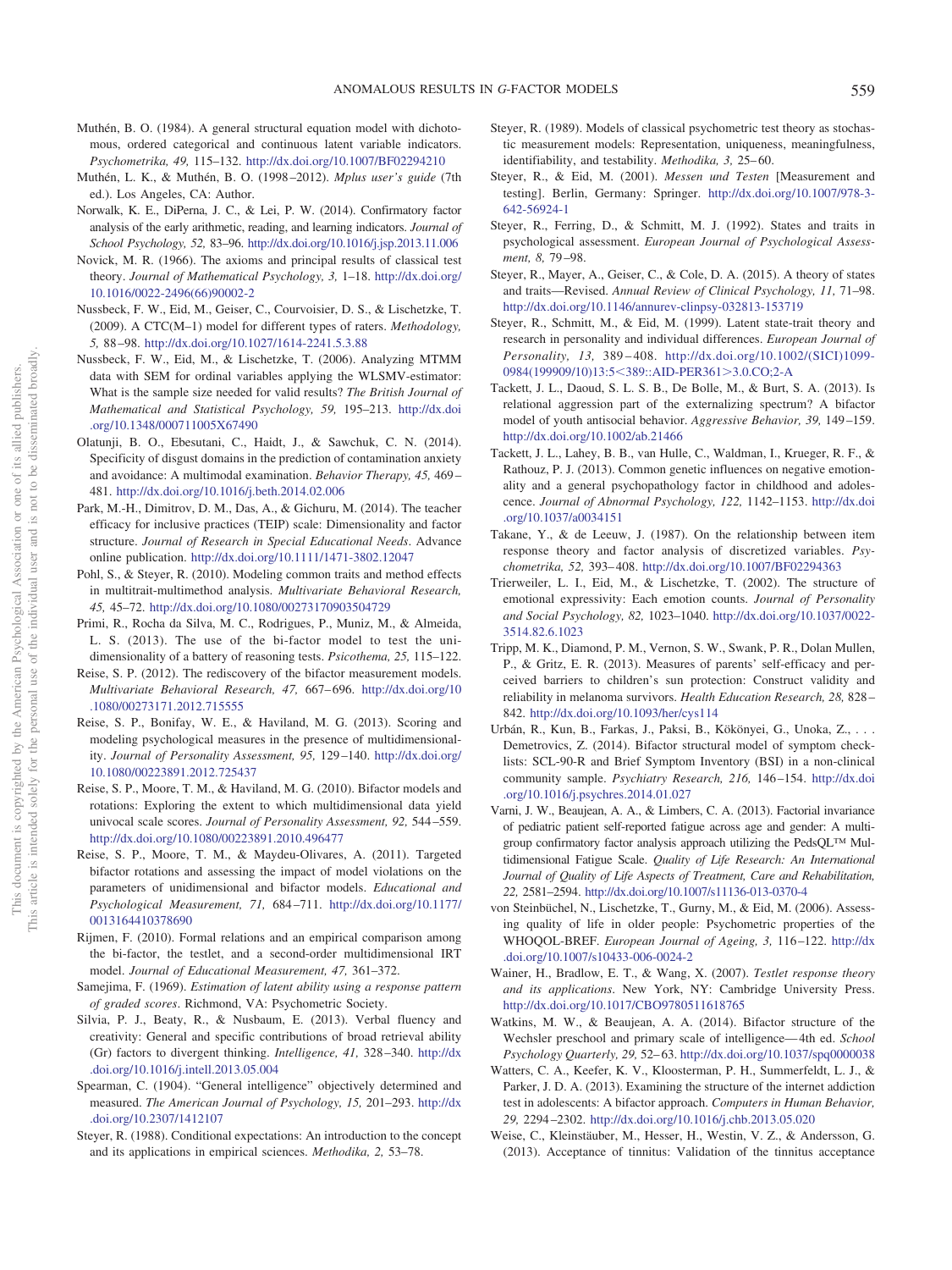questionnaire. *Cognitive Behaviour Therapy, 42,* 100 –115. [http://dx.doi](http://dx.doi.org/10.1080/16506073.2013.781670) [.org/10.1080/16506073.2013.781670](http://dx.doi.org/10.1080/16506073.2013.781670)

- <span id="page-19-7"></span>Werts, C. E., Linn, R. L., & Jöreskog, K. G. (1974). Intraclass reliability estimates: Testing structural assumptions. *Educational and Psychological Measurement, 34,* 25–33. [http://dx.doi.org/10.1177/](http://dx.doi.org/10.1177/001316447403400104) [001316447403400104](http://dx.doi.org/10.1177/001316447403400104)
- <span id="page-19-10"></span>Willoughby, M., Holochwost, S. J., Blanton, Z. E., & Blair, C. B. (2014). Executive functions: Formative versus reflective measurement. *Measurement: Interdisciplinary Research and Perspectives, 12,* 69 –95. <http://dx.doi.org/10.1080/15366367.2014.929453>
- <span id="page-19-3"></span>Witthöft, M., Hiller, W., Loch, N., & Jasper, F. (2013). The latent structure of medically unexplained symptoms and its relation to functional somatic syndromes. *International Journal of Behavioral Medicine, 20,* 172–183. <http://dx.doi.org/10.1007/s12529-012-9237-2>
- <span id="page-19-8"></span>Yang, Y., Sun, Y., Zhang, Y., Jiang, Y., Tang, J., Zhu, X., & Miao, D. (2013). Bifactor item response theory model of acute stress response. *PLOS ONE, 8,* 1–10. <http://dx.doi.org/10.1371/journal.pone.0065291>
- <span id="page-19-2"></span>Yap, S. C. Y., Donnellan, M. B., Schwartz, S. J., Kim, S. Y., Castillo, L. G., Zamboanga, B. L.,... Vazsonyi, A. T. (2014). Investigating the

structure and measurement invariance of the Multigroup Ethnic Identity Measure in a multiethnic sample of college students. *Journal of Counseling Psychology, 61,* 437– 446. <http://dx.doi.org/10.1037/a0036253>

- <span id="page-19-1"></span>Young, M. A., Hutman, P., Enggasser, J. L., & Meesters, Y. (2014). Assessing usual seasonal depression symptoms: The seasonality assessment form. *Journal of Psychopathological and Behavioral Assessment, 37,* 112–121.
- <span id="page-19-0"></span>Yung, Y. F., Thissen, D., & McLeod, L. D. (1999). On the relationship between the higher order factor model and the hierarchical factor model. *Psychometrika, 64,* 113–128. <http://dx.doi.org/10.1007/BF02294531>
- <span id="page-19-4"></span>Zheng, Y., Chang, C. H., & Chang, H. H. (2013). Content-balancing strategy in bifactor computerized adaptive patient-reported outcome measurement. *Journal of Quality Life Research, 22,* 491– 499. [http://dx](http://dx.doi.org/10.1007/s11136-012-0179-6) [.doi.org/10.1007/s11136-012-0179-6](http://dx.doi.org/10.1007/s11136-012-0179-6)
- <span id="page-19-5"></span>Zimmerman, D. W. (1975). Probability spaces, Hilbert spaces, and the axioms of test theory. *Psychometrika, 40,* 395– 412.
- <span id="page-19-6"></span>Zimmerman, D. W. (1976). Test theory with minimal assumptions. *Educational and Psychological Measurement, 36,* 85–96. [http://dx.doi.org/](http://dx.doi.org/10.1177/001316447603600107) [10.1177/001316447603600107](http://dx.doi.org/10.1177/001316447603600107)

# <span id="page-19-9"></span>**Appendix**

# **Bifactor Models for Ordinal Observed Variables**

# **Definition of Latent Variables Based on Ordinal Observed Variables**

In this [appendix](#page-19-9) we show how the latent variables in the factor models that we presented in the text for continuous observed variables can be defined for ordinal response variables. We refer to the graded response model [\(Samejima, 1969\)](#page-18-33), because it is equivalent to the model of confirmatory factor analysis of categorical response variables with ordered response categories [\(Takane &](#page-18-34) [deLeeuw, 1987\)](#page-18-34). The basic idea of defining latent variables can easily be transferred to other IRT models (such as logistic test models).

# **A.1 Single-Level Sampling Process: Unidimensional and Multidimensional First-Order Factor Models**

The starting point in the graded response model are the cumulative response probability variables  $P(Y_{ik} \ge c | p_U)$ . A value  $P(Y_{ik} \ge c | p_U = u)$  of such a cumulative response probability variable is the probability that an individual *u* gives an answer at least in category  $c$  of the ordinal observed response variable  $Y_{ik}$ ,  $i = 1, \ldots, I_k; I_k$ : number of indicators *i* belonging to domain *k*;  $k = 1, \ldots, K$ ; *K*: number of domains. For simplicity, we assume that all observed variables have the same number of response categories *c* with  $c = 0, \ldots, C$ . The response probability variables are then defined for all  $c > 0$ . That means that there are  $C - 1$ response probability variables. In order to make a linear decomposition—as is assumed in a factor analytic model—the cumula-

tive response probability variables  $P(Y_{ik} \ge c \mid p_U)$  are transformed. The graded response model uses the probit transformation. The probit variable  $\pi_{ick}$  is defined as  $\pi_{ick} = \Phi^{-1}[P(Y_{ik} \ge c \mid p_U)]$ where  $\Phi^{-1}$  is the inverse of the cumulative distribution function of the standard normal distribution. It is then assumed that all probit variables belonging to the same observed variable (item)  $Y_{ik}$  are translations of each other:  $\pi_{ick} = \kappa_{icck} + \pi_{ic'k}$ . A common item-specific latent variable  $\pi_{ik}$  can be defined as a translation of an arbitrary probit variable. If one defines, for example,  $\pi_{ik} = \pi_{i1k}$ , one obtains the measurement model  $\pi_{ick} = \kappa_{ick} + \pi_{ik}$  where  $\kappa_{ick}$ is a threshold parameter and  $\kappa_{i1k} = 0$ . The item-specific latent variable  $\pi_{ik}$  is the probit variable belonging to the second response category ( $c = 1$ ) and the response probability variable  $P(Y_{ik} \ge 1 | p_U)$ . In computer programs for structural equation modeling the probit variable is not defined by fixing one threshold parameter per item but by fixing the expected value of a probit variable to 0 (centered probit variables). In order to define an item response model with group-specific first-order factors it is assumed that the probit variables belonging to the same domain are linear functions of each other:  $\pi_{ik} = \alpha_{ijk} + \lambda_{ijk}\pi_{jk}$ . In the case of defining the item-specific probit variables by fixing their expected values to 0, this equation reduces to  $\pi_{ik} = \lambda_{ijk} \pi_{jk}$ . Now, a common factor can be defined as a linear function of an arbitrary probit variable. If one defines  $\pi_k = \pi_{1k}$  one obtains the measurement equation  $\pi_{ik}$  $\lambda_{ik}$ <sup> $\pi$ </sup><sub>*k*</sub> (in the case of centered probit variables) with  $\lambda_{ik} = 1$ . The common domain-specific factor is then the probit variable of the first item belonging to this group of items and has a clear meaning.

(*Appendix continues*)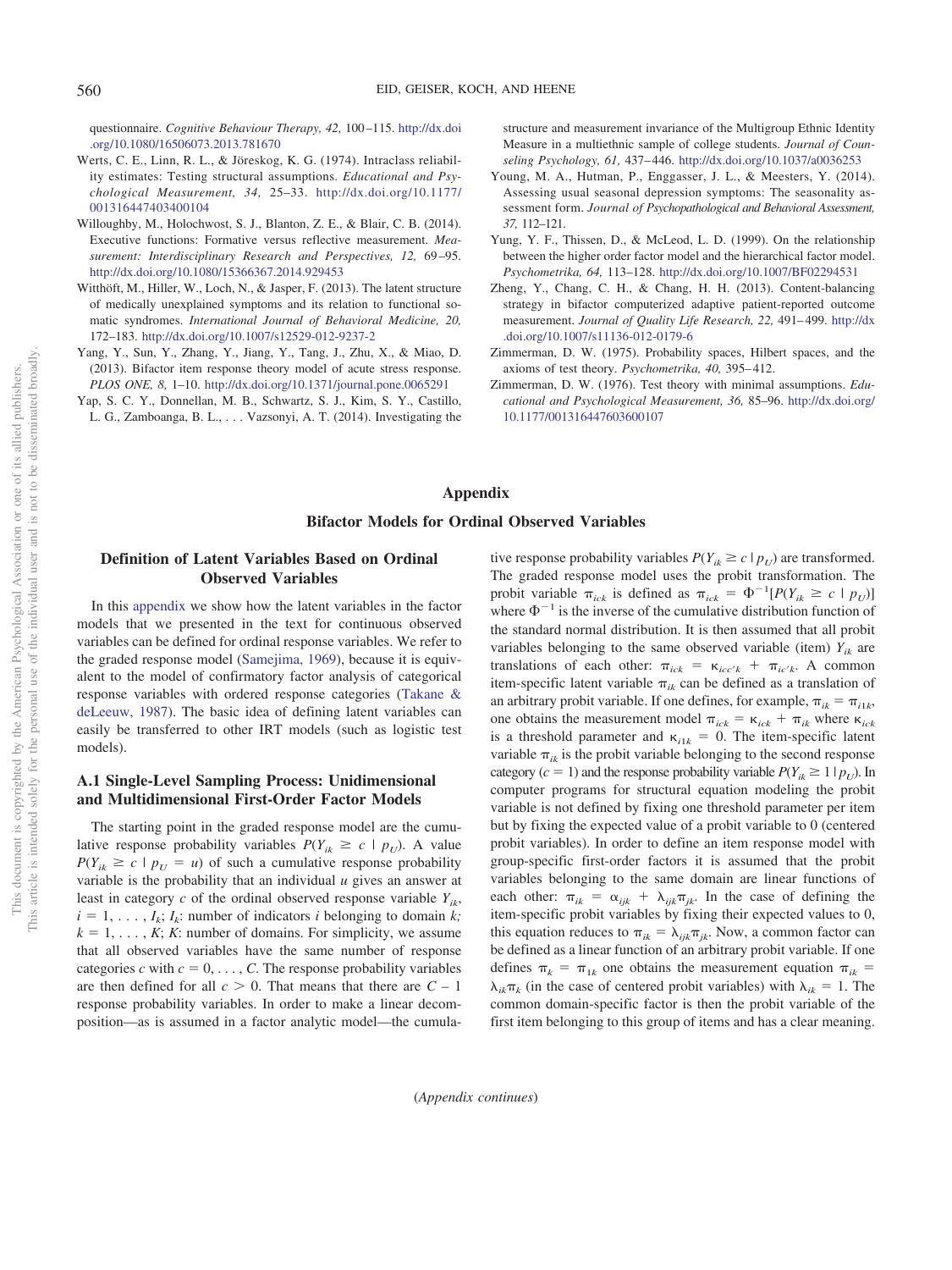The probit model (graded response model) is equivalent to a model of CFA for ordinal response models (CFA-OR) under the following conditions:

> 1. In the CFA-OR model it is assumed that there is a latent response variable  $Y_{ik}^*$  for each observed variable  $Y_{ik}$ . Both variables  $Y_{ik}$  and  $Y_{ik}^*$  are linked by the following threshold relationship [\(Eid, 1996;](#page-16-2) [Millsap &](#page-17-34) [Yun-Tein, 2004;](#page-17-34) [Muthén, 1984\)](#page-18-35):

$$
Y_{ik} = 0, \text{ if } Y_{ik}^* \le \kappa_{i1k},
$$
  

$$
Y_{ik} = c, \text{ if } \kappa_{ick} < Y_{ik}^* \le \kappa_{i(c+1)k}, \text{ for } 0 < c < C, \text{ and}
$$
  

$$
Y_{ik} = C, \text{ if } \kappa_{i(C)k} < Y_{ik}^*.
$$

The threshold parameters  $\kappa_{ick}$  split the continuous variable  $Y_{ik}^*$ into *C* categories.

> 2. Each  $Y_{ik}^*$  variable can be decomposed in the probit variable  $\pi_{ik}$  and an error variable  $\varepsilon_{ik}$ :

$$
Y_{ik}^* = \pi_{ik} + \varepsilon_{ik}
$$

with  $Var(\varepsilon_{ik}) = 1$ .

# **A.2 Two-Level Sampling Process: Bifactor Model**

[Eid \(1996\)](#page-16-2) has shown that graded response latent state-trait models for ordinal observed variables can be defined by the following decomposition of the item-specific probit variables  $\pi_{ik}$ :

$$
\pi_{ik} = \lambda_{\text{Gik}} \xi + \lambda_{\text{Sik}} \zeta_k
$$

The item-specific probit variables  $\pi_{ik}$  are functions of the probit variables  $\pi_{ick} = \Phi^{-1}[P(Y_{ik} \ge c \mid p_{U}, p_{Dk})].$ 

# **A.3 Model With a Reference Domain: The Bifactor-(***S* **– 1) Model**

Without loss of generality, we choose the domain  $k = 1$  as reference domain and take the first indicator of this domain  $(i = 1)$ as reference indicator. The starting point is the probit variable  $\pi_{11}$ . If we consider continuous observed variables, the starting point is the true score variable  $\tau_{11}$ . A *G*-factor model can be defined by the following steps:

> 1. We define all item-specific probit variables by fixing their expected value to 0, i.e.,  $E(\pi_{ik}) = 0$ .

- 2. We assume that all probit variables  $\pi_{i1}$  belonging to the reference domain are linear functions of the reference probit variable  $\pi_{11}: \pi_{i1} = \lambda_{\text{Gi1}} \pi_{11}$ .
- 3. We assume that the regressions (conditional expectations) of all probit variables  $\pi_{ik}$  belonging to a nonreference domain  $(k \neq 1)$  on the reference probit variable  $\pi_{11}$  are linear:  $E(\pi_{ik} | \pi_{11}) = \lambda_{Gik} \pi_{11}$ .
- 4. For each domain we select the first indicator as reference indicator and assume that the all regression residuals  $\zeta_{ik} = \pi_{ik} - E(\pi_{ik} | \pi_{11})$  belonging to the same domain *k* are linear functions of the regression residual of the first indicator:  $\zeta_{ik} = \lambda_{Si1} \zeta_{1k}$ .
- 5. We assume that all observed responses are stochastically independent from each other given the latent variables of the model.

# **A.4 Model With a Reference Indicator: The Bifactor- (***S·I* **– 1) Model**

A bifactor-(*S·I* – 1) model can be defined by the following steps:

- 1. We define all item-specific probit variables by fixing their expected value to 0, i.e.,  $E(\pi_{ik}) = 0$ .
- 2. We assume that the regressions (conditional expectations) of all probit variables  $\pi_{ik}$  (*i*, *k*)  $\neq$  (1, 1) being not equal with the reference probit variable on the reference probit variable  $\pi_{11}$  are linear:  $E(\pi_{ik} | \pi_{11})$  =  $\lambda_{\mathrm{G}ik}\pi_{11}.$
- 3. For each domain that is not equal to the reference domain we select the first indicator as reference indicator and assume that all regression residuals  $\zeta_{ik} = \pi_{ik}$  - $E(\pi_{ik} | \pi_{11})$  belonging to the same domain *k* are linear functions of the regression residual of the fist indicator:  $\zeta_{ik} = \lambda_{Si1} \zeta_{1k}$ .
- 4. For the reference domain we take the second indicator as a further reference indicator and assume that the all regression residuals  $\zeta_{i1} = \pi_{i1} - E(\pi_{i1} | \pi_{11})$  belonging to the reference domain  $(k = 1)$  are linear functions of the regression residual of the second indicator:  $\zeta_{i1} = \lambda_{S21}\zeta_{11}$ .
- 5. We assume that all observed responses are stochastically independent from each other given the latent variables of the model.

(*Appendix continues*)